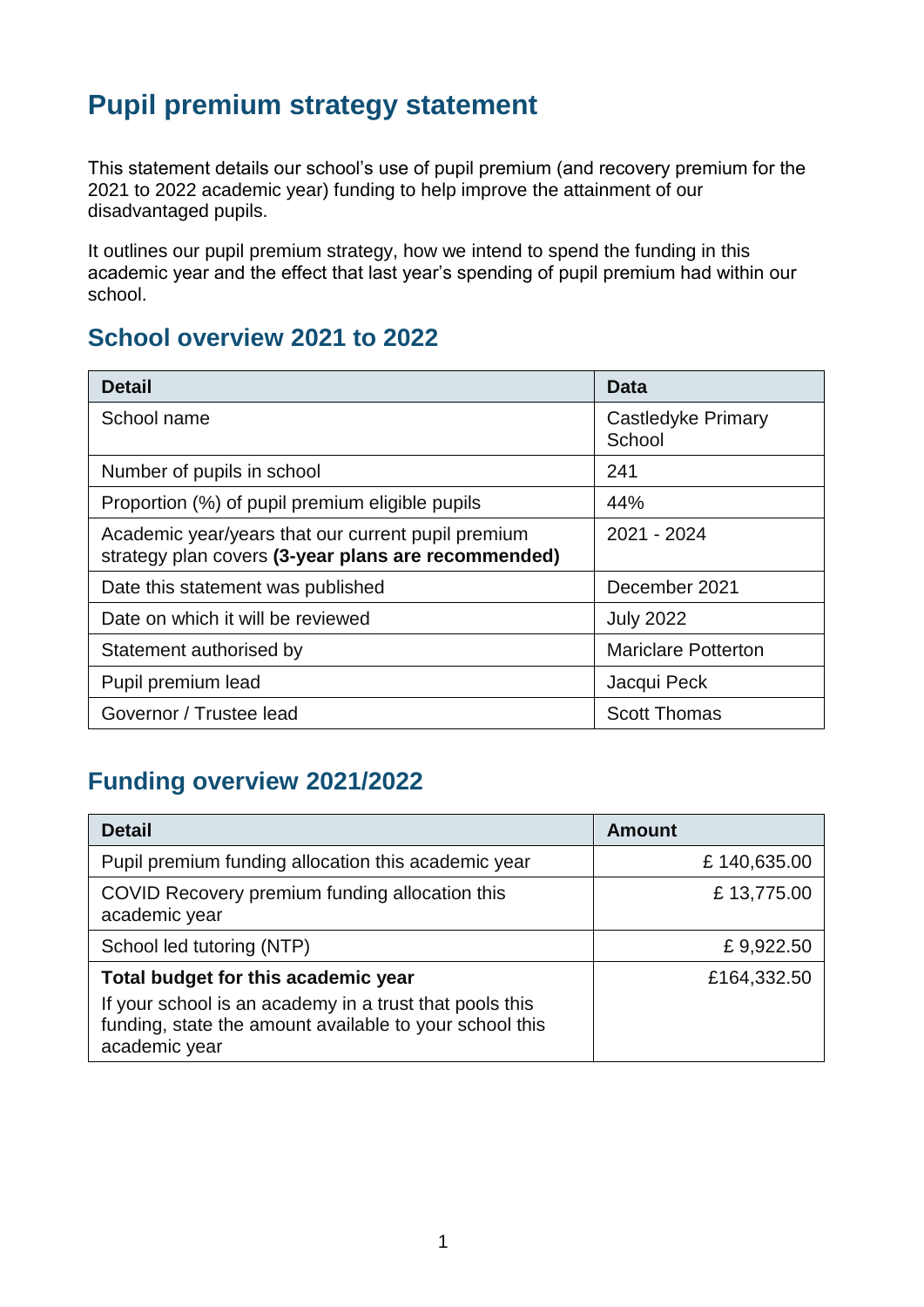## **Part A: Pupil premium strategy plan**

### **Statement of intent**

At Castledyke, our aim is to grow and nurture resilient children, who will aspire to succeed in an ever-changing global community. We want our children to broaden their horizons, have hope, be curious and be happy through a love of learning. For all pupils to meet their potential and close the gaps for disadvantaged pupils, we draw on national research and analysis of school data to ensure barriers to learning are removed, so that all our pupils can '*Aspire, Achieve, Succeed.'*

Barriers are not always educational; they can also be emotional, physical, and social. Through our strong pastoral and counselling team, we support the whole child and see the impact on their self-confidence and wellbeing reflected in their success.

Success can be different things for different children depending on their goals, whether that be a sporting achievement, achieving academic targets or improving attendance.

Key principles:

- We recognise that not all pupils in receipt of free school meals will be disadvantaged and we have many families who do not qualify for free school meals but are disadvantaged *e.g., low-income families not in receipt of benefits.*
- High quality academic and pastoral support for all pupils based on need whether they are in receipt of pupil premium or not.
- A broad and balanced curriculum and differentiated teaching to meet the needs of all pupils *e.g., subsiding the costs of trips/visits to ensure that they are affordable for all.*
- We allocate pupil premium funding according to our school priorities therefore, not all children in receipt of pupil premium funding will be in receipt of interventions or support at any one time.

To achieve our principles, we will:

- Maintain our offer of high-quality pastoral care so that all pupils can access our curriculum at the appropriate level.
- Ensure quality first teaching so all disadvantaged pupils make or exceed nationally expected progress levels.
- Provide interventions to support pupils to catch-up on missed learning across the curriculum.
- Offer targeted pastoral 1:1 sessions for pupils in need of emotional wellbeing support via our school counsellor.
- Subsidise a range of wider opportunities and experiences to ensure equal access for all pupils.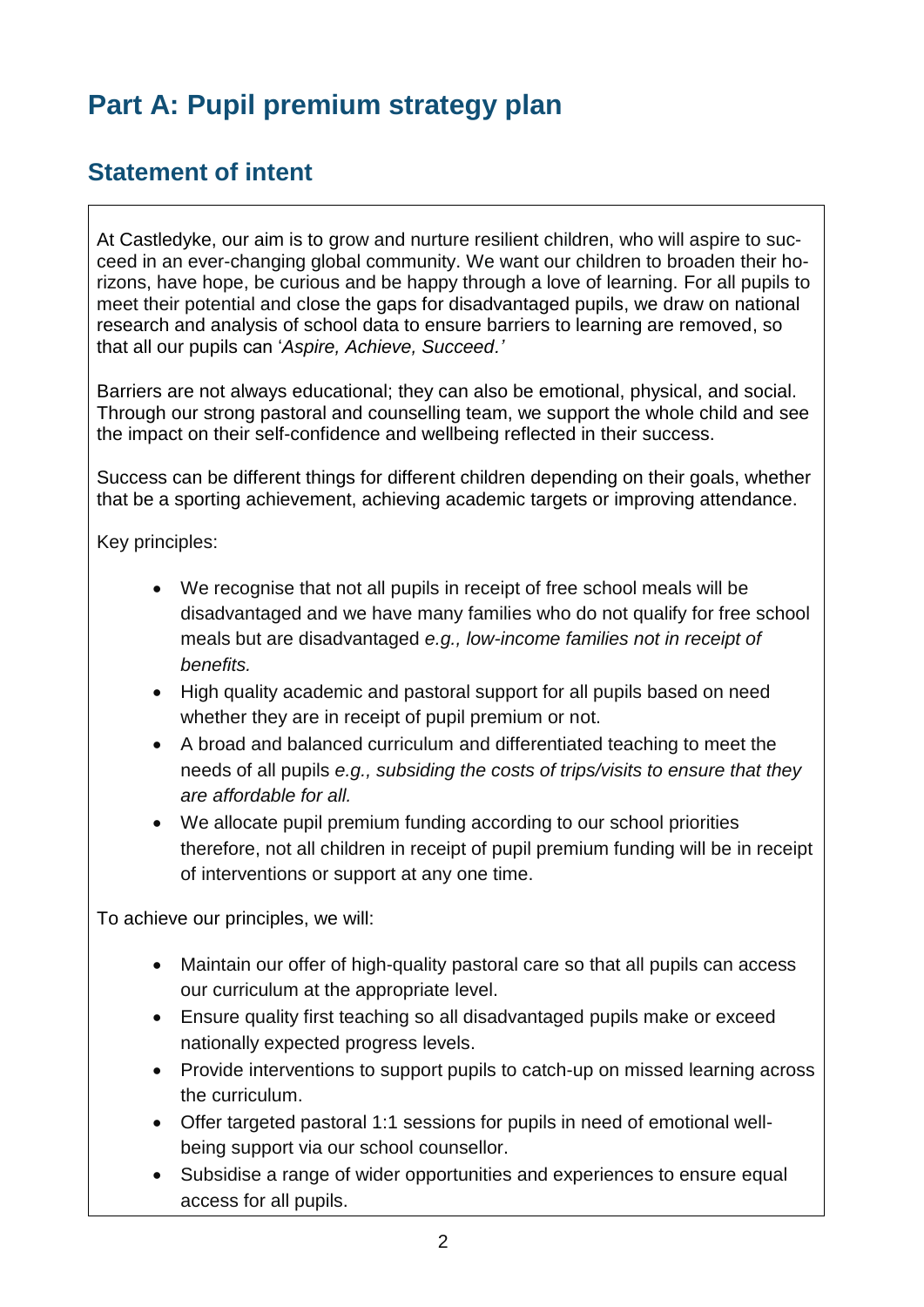- Provide access to a full range of extra-curricular clubs.
- Provide access for all pupils to high-quality literature, as part of the taught curriculum or during reading for pleasure activities.

### **Challenges**

This details the key challenges to achievement that we have identified among our disadvantaged pupils.

| <b>Challenge</b><br>number | <b>Detail of challenge</b>                                                                                                                                                                                                                                                                                                                                                                                                                                                                                      |
|----------------------------|-----------------------------------------------------------------------------------------------------------------------------------------------------------------------------------------------------------------------------------------------------------------------------------------------------------------------------------------------------------------------------------------------------------------------------------------------------------------------------------------------------------------|
| 1.                         | <b>Attendance:</b> Prior to the pandemic, the percentage attendance data for<br>pupil premium and non-pupil premium children was inline and above<br>national average. Since the pandemic, the attendance gap has<br>increased to -2% and data suggests the gap is widening. Pupils with<br>reduced attendance miss out on learning time.                                                                                                                                                                       |
| 2.                         | Attainment: Pupil Premium pupils' attainment is below non-pupil<br>premium attainment across the curriculum, particularly in reading,<br>writing and maths.                                                                                                                                                                                                                                                                                                                                                     |
| 3.                         | Speech, Language and Communication: Increasing numbers of pupils<br>enter our Early Years setting with limited speech, language, and<br>communication skills. This has been further impacted by the pandemic<br>so our Reception, Year 1 and Year 2 pupils have lower than expected<br>oracy skills. Limited experiences outside school have affected children's<br>vocabulary and wider understanding of abstract concepts, which has<br>impacted on children's progress and attainment across the curriculum. |
| 4.                         | Well-being: A considerable number of our vulnerable children<br>demonstrate a lack of self-confidence and self-belief which impacts their<br>aspirations, resilience and stamina.                                                                                                                                                                                                                                                                                                                               |
| 5.                         | Additional Needs: Significant numbers of pupil premium children have<br>additional needs or barriers to learning e.g., 13% of our PP pupils also<br>access speech therapy; 30% of our PP pupils are also SEND; 17 out of<br>the 20 pupils currently receiving wider family support through our<br>Pastoral Team are in receipt of PPG. Some parents also find it difficult to<br>support their children in their learning or may have low aspirations.                                                          |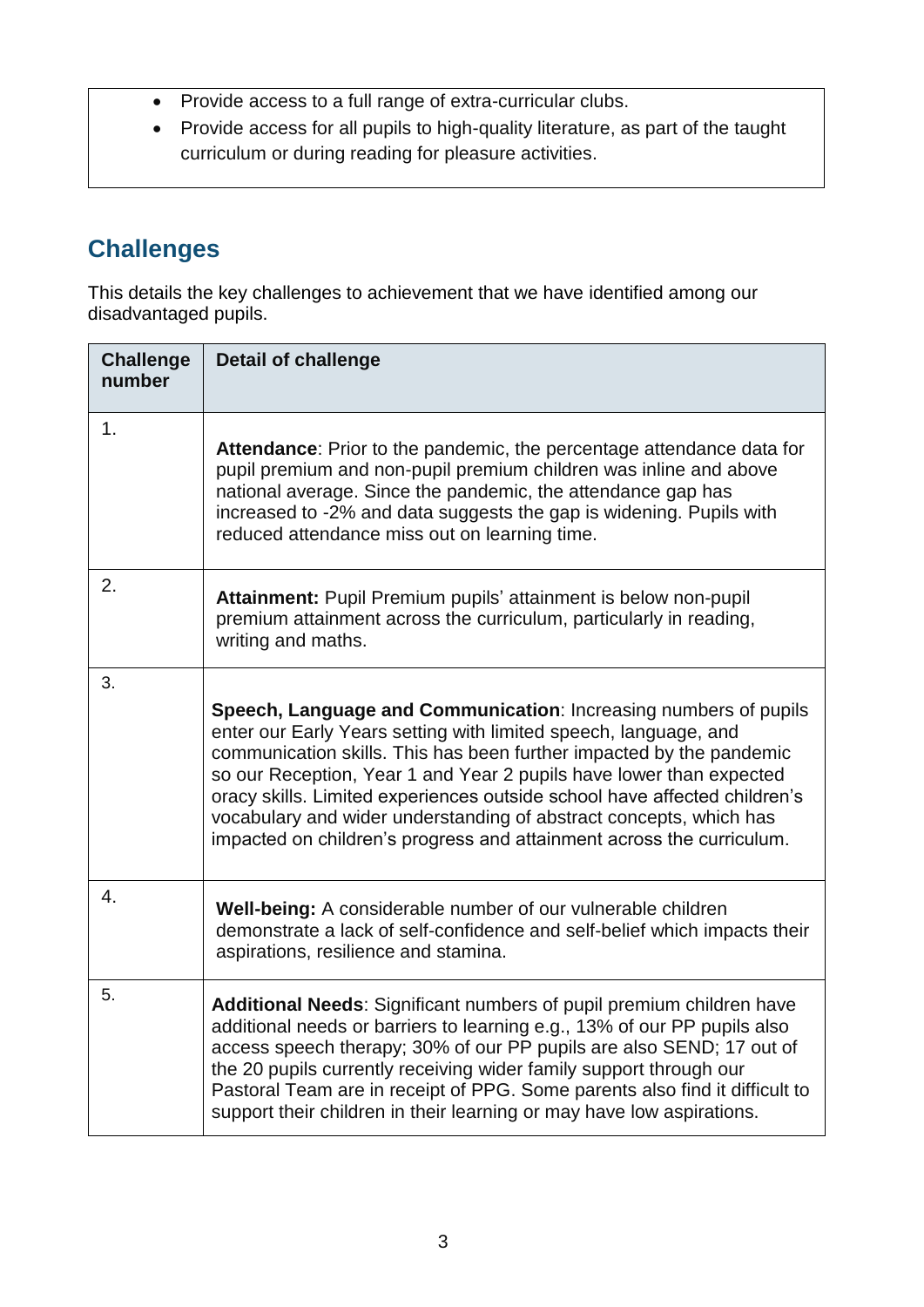### **Intended outcomes**

This explains the outcomes we are aiming for **by the end of our current strategy plan**, and how we will measure whether they have been achieved.

| <b>Intended outcome</b>                                                                                                        | <b>Success criteria</b>                                                                                                                                                                                                                                                                                                                                                                                                                                                                                                                                                                                                                                                                                                                                       |
|--------------------------------------------------------------------------------------------------------------------------------|---------------------------------------------------------------------------------------------------------------------------------------------------------------------------------------------------------------------------------------------------------------------------------------------------------------------------------------------------------------------------------------------------------------------------------------------------------------------------------------------------------------------------------------------------------------------------------------------------------------------------------------------------------------------------------------------------------------------------------------------------------------|
| To narrow the attendance gap<br>between PP children and non-PP<br>children and increase whole school<br>attendance figures.    | The -2% difference in attendance for<br>٠<br>PPG children compared to non-PPG<br>children will reduce so that PPG and<br>non-PPG attendance is in line.<br>Whole school attendance data will<br>٠<br>improve beyond 97%                                                                                                                                                                                                                                                                                                                                                                                                                                                                                                                                       |
| To narrow the attainment gap<br>between PP children and non-PP<br>children in reading, writing and<br>maths.                   | The percentage of PPG pupils achieving<br>٠<br>ARE in reading, writing and maths will be<br>in line with all pupils.<br>Increase the number of PP children<br>$\blacksquare$<br>achieving 'high standard' at KS2.<br>Progress will accelerate for PPG<br>п<br>children.<br>Summative assessment data e.g., Test<br>٠<br>base; SATs; Reading Plus shows that<br>the attainment gaps are diminished in all<br>areas.<br>Little Wandle assessment data will<br>$\blacksquare$<br>demonstrate that the gap between PPG<br>and non-PPG has narrowed.                                                                                                                                                                                                               |
| To improve oral language and<br>communication skills in Reception,<br>and Key Stage One to better than<br>pre-pandemic levels. | Comparative data shows improved oracy<br>٠<br>skills in EYFS and KS1.<br>Communication and language underpin<br>٠<br>every area of the Early Years curriculum.<br>Vocabulary development is accelerated<br>٠<br>through high-quality modelling and a<br>language-rich environment.<br>Access to different experiences, visits<br>and opportunities that widen knowledge,<br>skills and behaviours.<br>Phonics is taught consistently from<br>٠<br>Reception onwards through Little<br>Wandle.<br>Same day phonic interventions and<br>ш<br>additional 'keep-up' sessions ensure<br>pupils do not get left behind.<br>Pupils on speech and language<br>ш<br>programmes are given additional time<br>and support from our Speech Therapy<br>Teaching Assistant. |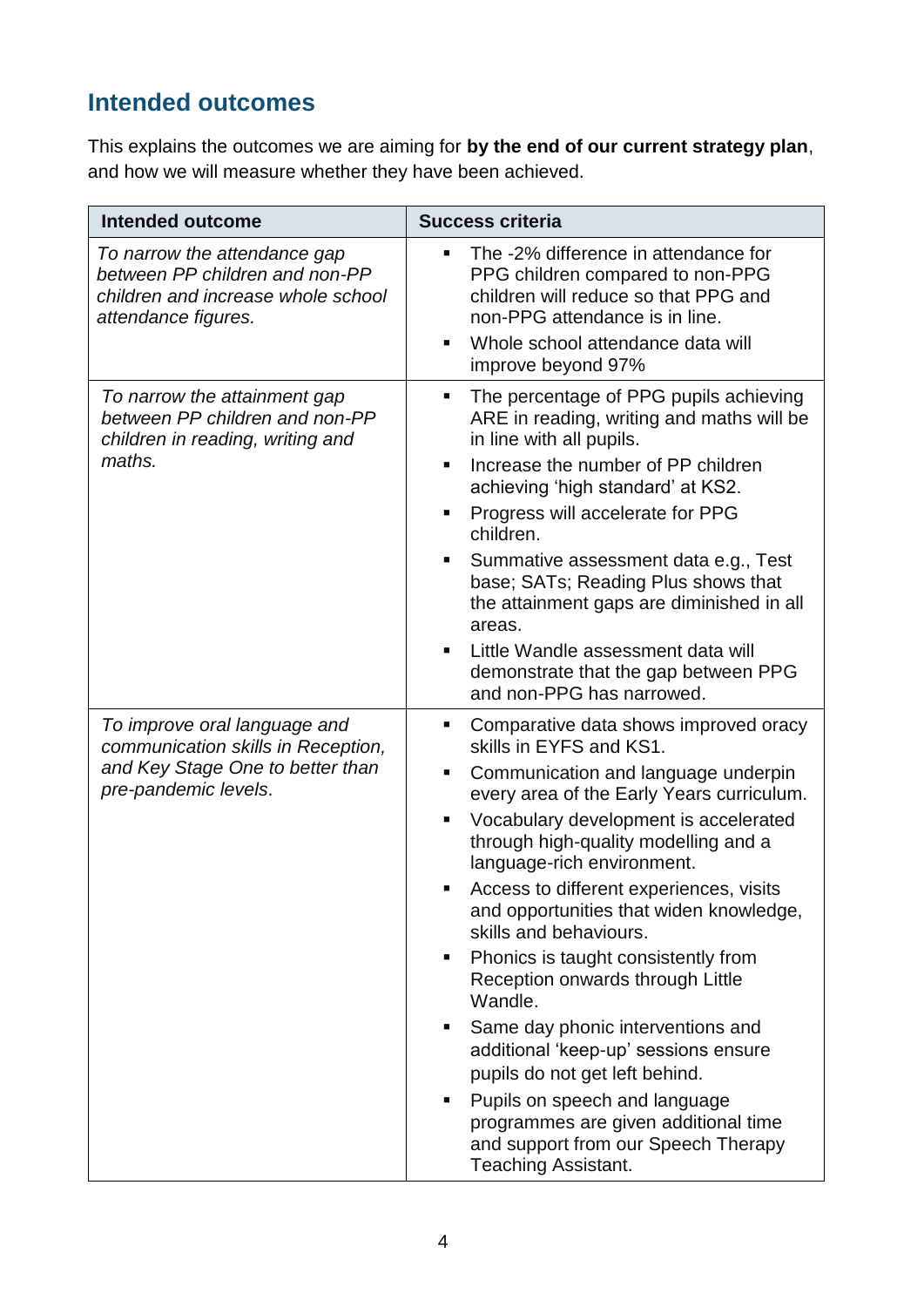| To develop pupils' independent<br>learning and resilience: this will be<br>noted by staff that work with them,<br>impacting on their self-esteem,<br>aspirations and achievement. | Staff, pupil and parent voice feedback<br>evidences an improvement in well-being;<br>self-esteem, resilience, and stamina.<br>Consistently high expectations and well-<br>planned challenges develop<br>independence leading to increased self-<br>belief.<br>Engagement with the pastoral team<br>and/or our school counsellor results in<br>increased levels of self-esteem,<br>resilience, and stamina. |
|-----------------------------------------------------------------------------------------------------------------------------------------------------------------------------------|------------------------------------------------------------------------------------------------------------------------------------------------------------------------------------------------------------------------------------------------------------------------------------------------------------------------------------------------------------------------------------------------------------|
| To improve outcomes for pupils<br>with additional needs or barriers.                                                                                                              | Pupils with additional needs or barriers<br>make accelerated progress because of<br>well-targeted, appropriate support,<br>including SENDCo, counsellor and<br>pastoral support.<br>Outcomes show that progress of<br>disadvantaged SEND pupils is in line<br>with or above compared to non-SEND<br>disadvantaged pupils from their starting<br>points.                                                    |

### **Activity in this academic year**

This details how we intend to spend our pupil premium (and recovery premium funding) **this academic year** to address the challenges listed above.

#### **Teaching (for example, CPD, recruitment and retention)**

Budgeted cost: £120,576

| <b>Activity</b>                                                                                                                                                 | Evidence that supports this approach                                                                                                                                                                                                                                                                                       | <b>Challenge</b><br>number(s)<br>addressed |
|-----------------------------------------------------------------------------------------------------------------------------------------------------------------|----------------------------------------------------------------------------------------------------------------------------------------------------------------------------------------------------------------------------------------------------------------------------------------------------------------------------|--------------------------------------------|
| Provide support and<br>assistance for families<br>prior to Early Help<br>interventions.<br>Continue to develop and                                              | There is a lot of research evidence to support<br>our decision to intervene prior to an Early Help:<br>'Providing timely support is vital. Addressing a<br>child or family's needs early on can reduce risk<br>factors and increase protective factors in a<br>child's life.' (Early Intervention Foundation,<br>$2021$ ). | 1, 5                                       |
| nurture positive<br>relationships with the<br>parents and carers of our<br>pupils, especially pupil<br>premium families or those<br>that do not qualify for the | The DFE (2018) state: 'It is more effective to<br>provide early help when problems first arise<br>than to intervene later.'                                                                                                                                                                                                | £56,922                                    |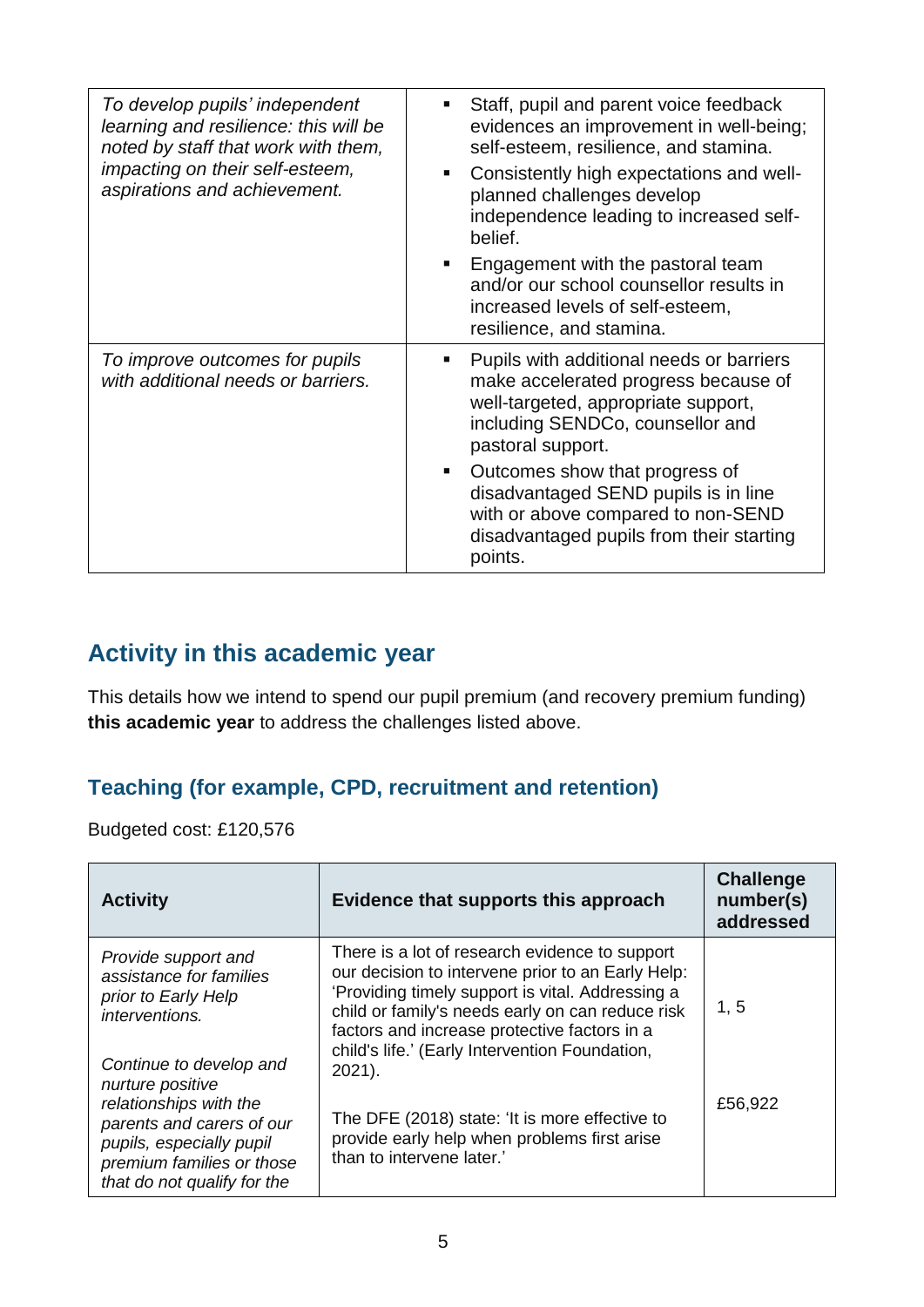| pupil premium grant but<br>are struggling.<br>Headteacher, Pastoral<br><b>Team and School</b><br>Counsellor time to meet<br>with parents/carers/pupils<br>as needed and to liaise<br>with and monitor families. | At Castledyke, we have a strong, proactive<br>pastoral team, who know our families and<br>community well. It takes a long time to build<br>this trust, but we have numerous examples of<br>how these relationships have made a<br>difference to our pupils and their families.<br>Whilst we have seen an increase in the<br>numbers of families needing support through<br>the Early Help arena, we also endeavour to<br>pre-empt some of these.                                                                                                                                                                                                                                                                                                                                                                                                                     |              |
|-----------------------------------------------------------------------------------------------------------------------------------------------------------------------------------------------------------------|----------------------------------------------------------------------------------------------------------------------------------------------------------------------------------------------------------------------------------------------------------------------------------------------------------------------------------------------------------------------------------------------------------------------------------------------------------------------------------------------------------------------------------------------------------------------------------------------------------------------------------------------------------------------------------------------------------------------------------------------------------------------------------------------------------------------------------------------------------------------|--------------|
| Our attendance officer<br>quickly identifies pupils<br>who are not in school,<br>monitors attendance and<br>supports families to get<br>children back in school.                                                | Historically our attendance percentages have<br>been consistently above the national average.<br>Attendance for pupil premium and non-pupil<br>premium has been inline. However, since the<br>pandemic, we have seen a gap develop so that<br>pupil premium attendance is now 2% below<br>non-pupil premium.<br>We know that a prolonged time away from<br>school has impacted the routines and<br>expectations for some of our families. Our<br>attendance officer, along with the pastoral<br>team, work to ensure pupils are in school. At<br>times this involves home visits, telephone calls,<br>meetings and letters of congratulations when<br>attendance is improving.                                                                                                                                                                                       | 1<br>£17,350 |
| Development of a<br>communication and<br>language approach in our<br>EYFS setting, which<br>ensures a language rich<br>environment and<br>curriculum.                                                           | The EEF Early Years Toolkit Evidence states:<br>'Overall, studies of communication and<br>language approaches consistently show<br>positive benefits for young children's learning,<br>including their spoken language skills, their<br>expressive vocabulary and their early reading<br>skills. On average, children who are involved in<br>communication and language approaches<br>make approximately six months' additional<br>progress over the course of a year.'<br>At Castledyke, we have been developing our<br>Early Years curriculum to promote a<br>communication and language approach<br>because we see increasing numbers of pupils<br>entering our Early Years with speech, language<br>and communication issues. In addition, we<br>employ a speech therapy trained Teaching<br>Assistant to support these pupils with their<br>bespoke programmes. | 3<br>£2565   |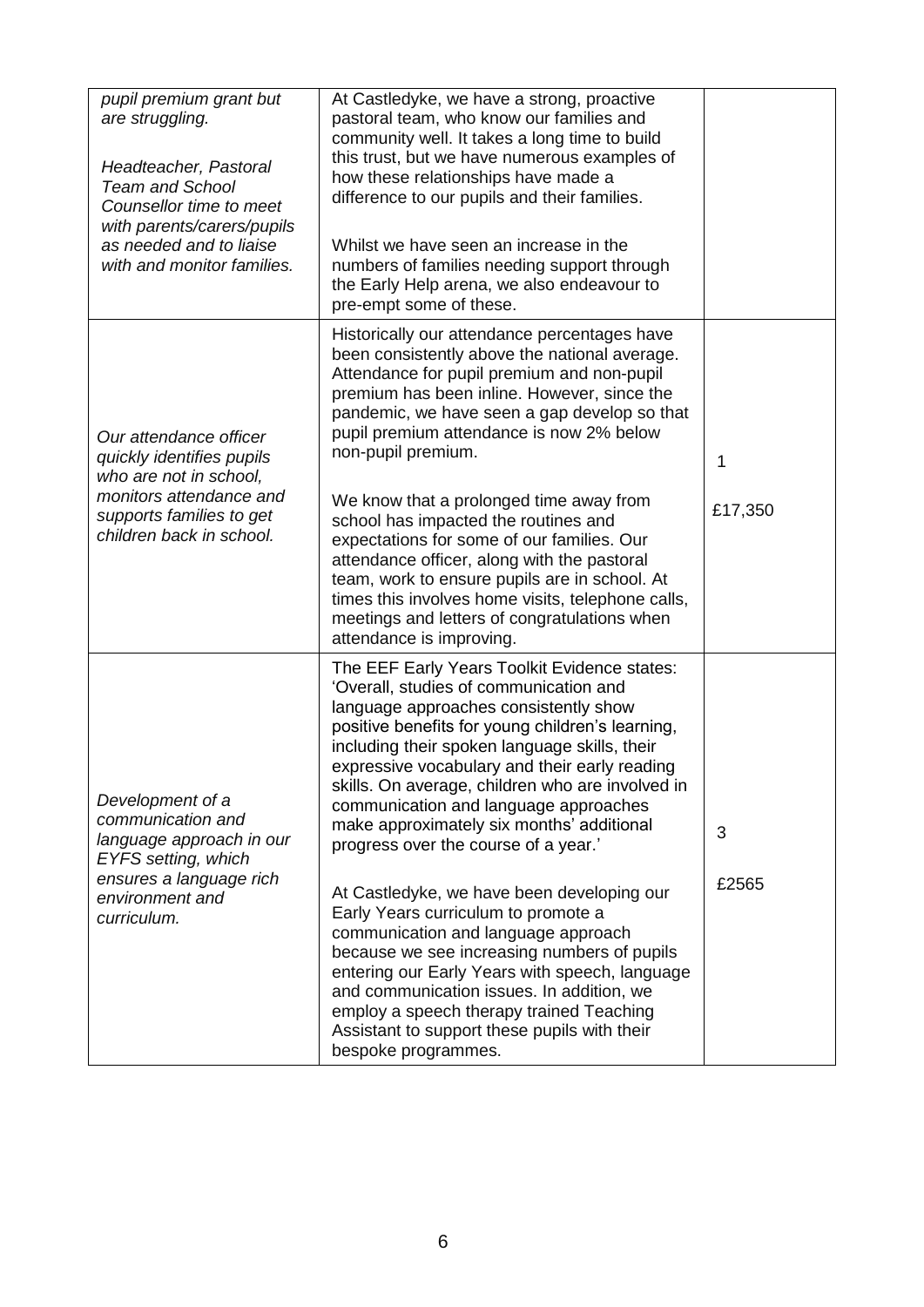| Little Wandle resources<br>purchased and introduced<br>to ensure consistency of<br>approach and fidelity to<br>one programme.<br>The systematic teaching of<br>phonics is consistent and<br>secure throughout school.<br>Additional daily 'keep-up'<br>phonics teaching sessions<br>to support children at risk<br>of falling behind. | Internal observations and monitoring<br>highlighted inconsistencies in the teaching of<br>phonics. We know we have good progress<br>when expectations are high and teaching<br>consistent. Therefore, we decided to implement<br>the Little Wandle programme throughout<br>school, showing fidelity to this approach.<br>'Consistent phonics teaching has a positive<br>impact overall (+5 months) with very extensive<br>evidence and is an important component in the<br>development of early reading skills, particularly<br>for children from disadvantaged backgrounds.<br>Research suggests that phonics is particularly<br>beneficial for younger learners (4-7 year olds)<br>as they begin to read.' (EEF Teaching and<br>Learning Toolkit)                                                     | 2, 3<br>£750 Little<br>Wandle<br>subscription<br>£1,065 Little<br>Wandle<br>resources |
|---------------------------------------------------------------------------------------------------------------------------------------------------------------------------------------------------------------------------------------------------------------------------------------------------------------------------------------|---------------------------------------------------------------------------------------------------------------------------------------------------------------------------------------------------------------------------------------------------------------------------------------------------------------------------------------------------------------------------------------------------------------------------------------------------------------------------------------------------------------------------------------------------------------------------------------------------------------------------------------------------------------------------------------------------------------------------------------------------------------------------------------------------------|---------------------------------------------------------------------------------------|
| <b>Ongoing CPD using Little</b><br>Wandle resources and<br>training in order to develop<br>phonic knowledge for all<br>staff and ensure a<br>consistent approach.                                                                                                                                                                     | Little Wandle is a complete systematic<br>synthetic phonics programme (SSP) which has<br>been validated by the Department of<br>Education. It meets all the expectations of the<br>National Curriculum, the Ofsted Deep Dive into<br>reading and preparing children to go beyond<br>the expectations of the Phonics Screening<br>Check. Through ongoing CPD and monitoring,<br>we will ensure consistency of approach and<br>expectations throughout school.                                                                                                                                                                                                                                                                                                                                            | 2, 3<br>£2,818<br><b>Training costs</b>                                               |
| Create a strong and<br>consistent reading team<br>with trained teaching<br>assistants and teachers to<br>implement small group and<br>individual reading in<br><b>Reception and Key Stage</b><br>One three times per week.                                                                                                            | 'There is evidence that pupils from lower<br>socioeconomic backgrounds are more likely to<br>be behind their more advantaged counterparts<br>in developing early language and speech skills.<br>Oral language interventions with frequent<br>sessions (3 times a week or more) over a<br>sustained period appear to be most successful,<br>such as encouraging pupils to read aloud and<br>then have conversations about book content<br>with teachers and peers; modelling inference<br>through the use of structured questioning;<br>group or paired work that allow pupils to share<br>thought processes. Oral language interventions<br>supported or led by trained teaching assistants<br>have broadly similar impact (+6 months) as<br>those by teachers.' (EEF Teaching and<br>Learning Toolkit) | 2, 3<br>£2,242<br><b>Additional TA</b><br>time to<br>support<br>reading<br>groups     |
| Purchase phonically<br>decodable texts from<br>phase 2 to phase 5 to<br>support guided and<br>individual reading in<br><b>Reception and Key Stage</b><br>One. In addition, purchase<br>e-book versions to support<br>reading at home.                                                                                                 | We know that pupils who can segment and<br>blend graphemes in words make better<br>progress than those who struggle to blend. By<br>providing phonically decodable texts, which are<br>accurately matched to the child's phonic<br>knowledge, we will be supporting blending and<br>allowing each child to be a reader.<br>Research by the Literacy Trust provides<br>evidence that pupils from disadvantaged                                                                                                                                                                                                                                                                                                                                                                                           | 2, 3<br>£450<br>e-book<br>package<br>£5,664                                           |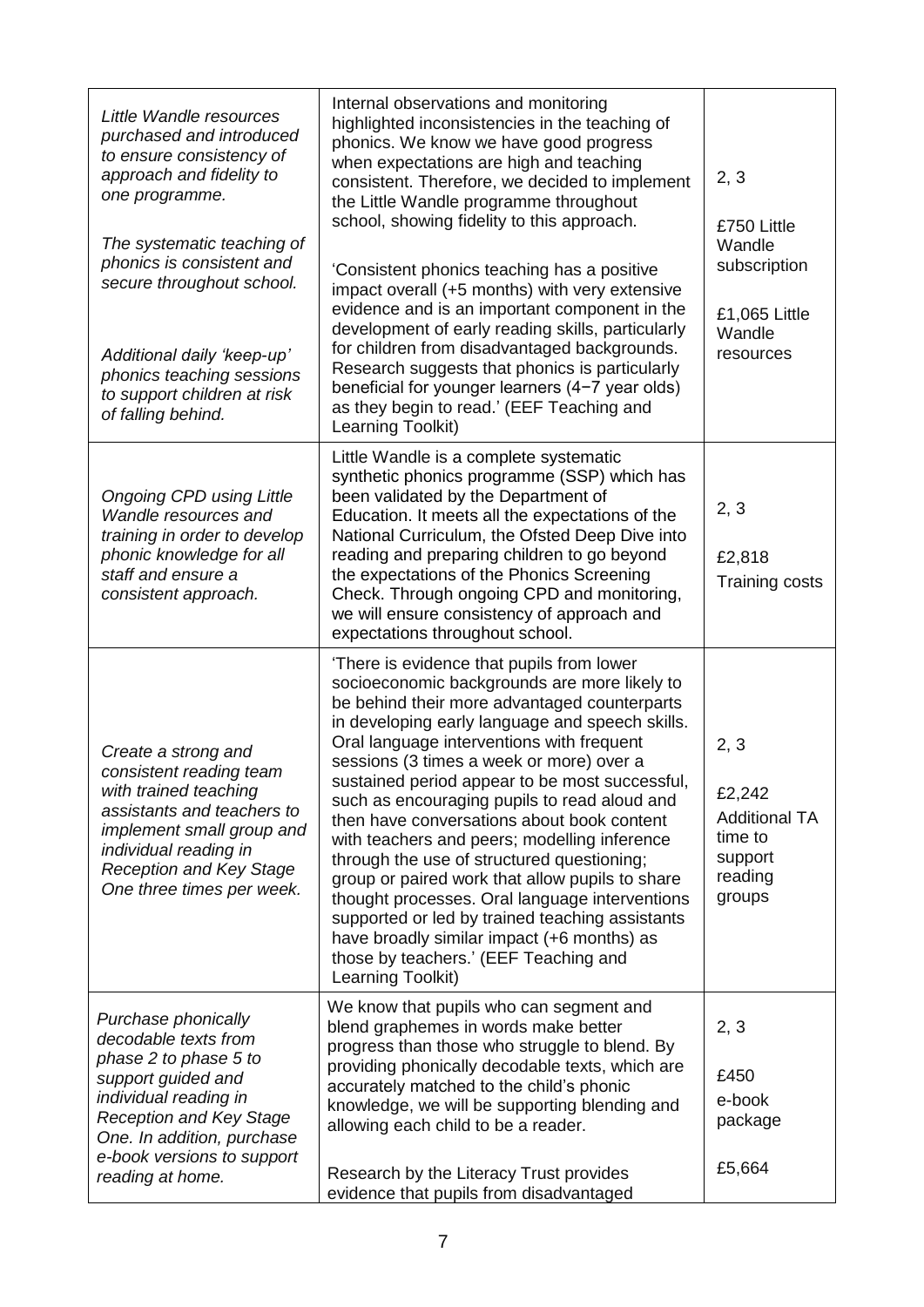|                                                                                                                                                                                                                                                                                                                                                                                                                                                  | backgrounds are less likely to read at home<br>than their more advantaged peers. They are<br>also less likely to have access to books or a<br>broad range of reading materials.                                                                                                                                                                                                                                                                                                                                                                                                                                                                                                                                                                                                                                                                                                                                                                                                                                                                                                                   | Phonically<br>decodable<br>texts                                               |
|--------------------------------------------------------------------------------------------------------------------------------------------------------------------------------------------------------------------------------------------------------------------------------------------------------------------------------------------------------------------------------------------------------------------------------------------------|---------------------------------------------------------------------------------------------------------------------------------------------------------------------------------------------------------------------------------------------------------------------------------------------------------------------------------------------------------------------------------------------------------------------------------------------------------------------------------------------------------------------------------------------------------------------------------------------------------------------------------------------------------------------------------------------------------------------------------------------------------------------------------------------------------------------------------------------------------------------------------------------------------------------------------------------------------------------------------------------------------------------------------------------------------------------------------------------------|--------------------------------------------------------------------------------|
| Purchase 'top-up' texts to<br>fill gaps in our Tree Tops<br>reading books scheme to<br>ensure sufficient texts<br>available for those who<br>complete phase 5.<br>Use a well-trained reading<br>teaching assistant to<br>monitor the pupils reading<br>Tree Tops book and<br>ensure they have<br>timetabled daily sessions in<br>order to support reading<br>comprehension, book<br>choice and pick up pupils<br>who are not reading at<br>home. | When pupils successfully complete phase 5 of<br>the Little Wandle phonics programme they will<br>move from phonic phase reading books onto<br>our Tree Tops reading scheme. This is a key<br>stage in their reading development as the focus<br>of teaching moves further towards<br>comprehension.<br>Our in-house data shows that this approach is<br>effective. The children already accessing these<br>books are keen to read them. In addition, we<br>have a well-trained reading TA assigned to the<br>management of the Tree Tops texts. They<br>ensure children's comprehension and<br>understanding of the text is secure through<br>appropriate questioning and are able to ensure<br>pupils are reading texts, which allow them to<br>gain confidence.<br>The Education Endowment Fund research into<br>reading comprehension strategies evidences<br>the importance of identifying the appropriate<br>level of text difficulty, to provide appropriate<br>context to practice the skills, desire to engage<br>with the text and enough challenge to improve<br>reading comprehension. | 2, 3<br>£500<br><b>Tree Tops</b><br>reading<br>books<br>£6,920<br>Dedicated TA |
| Purchase a Key Stage 2<br>license for Reading Plus.<br>Ensure pupils in Year 3<br>and Year 4 have access to<br>sufficient laptops in order to<br>complete their Reading<br>Plus lessons (3 x weekly)<br>Ensure pupils in Year 5<br>and Year 6 have individual<br>laptops so that they can<br>complete their weekly<br>Reading Plus lessons (5 x<br>weekly)                                                                                       | Our in-house data clearly shows the impact of<br>Reading Plus. After initially introducing it to Y6<br>in the Spring Term of 2018/19, we saw<br>accelerated progress for all pupils. In part, this<br>is due to the intuitive approach of the<br>programme, which adapts to children's<br>responses. Following the success, we<br>expanded usage into Y5 and this year to the<br>whole of KS2.<br>Research suggests that successful reading<br>comprehension approaches allow activities to<br>be carefully tailored to pupils' reading<br>capabilities, and involve activities and texts that<br>provide an effective, but not overwhelming,<br>challenge. There is also some evidence that<br>approaches involving digital technology can be<br>successful in improving reading<br>comprehension, particularly when they focus on<br>the application and practice of specific<br>strategies. Reading Plus meets these needs.                                                                                                                                                                    | 2, 3, 5<br>£3000<br><b>Reading Plus</b><br>subscription                        |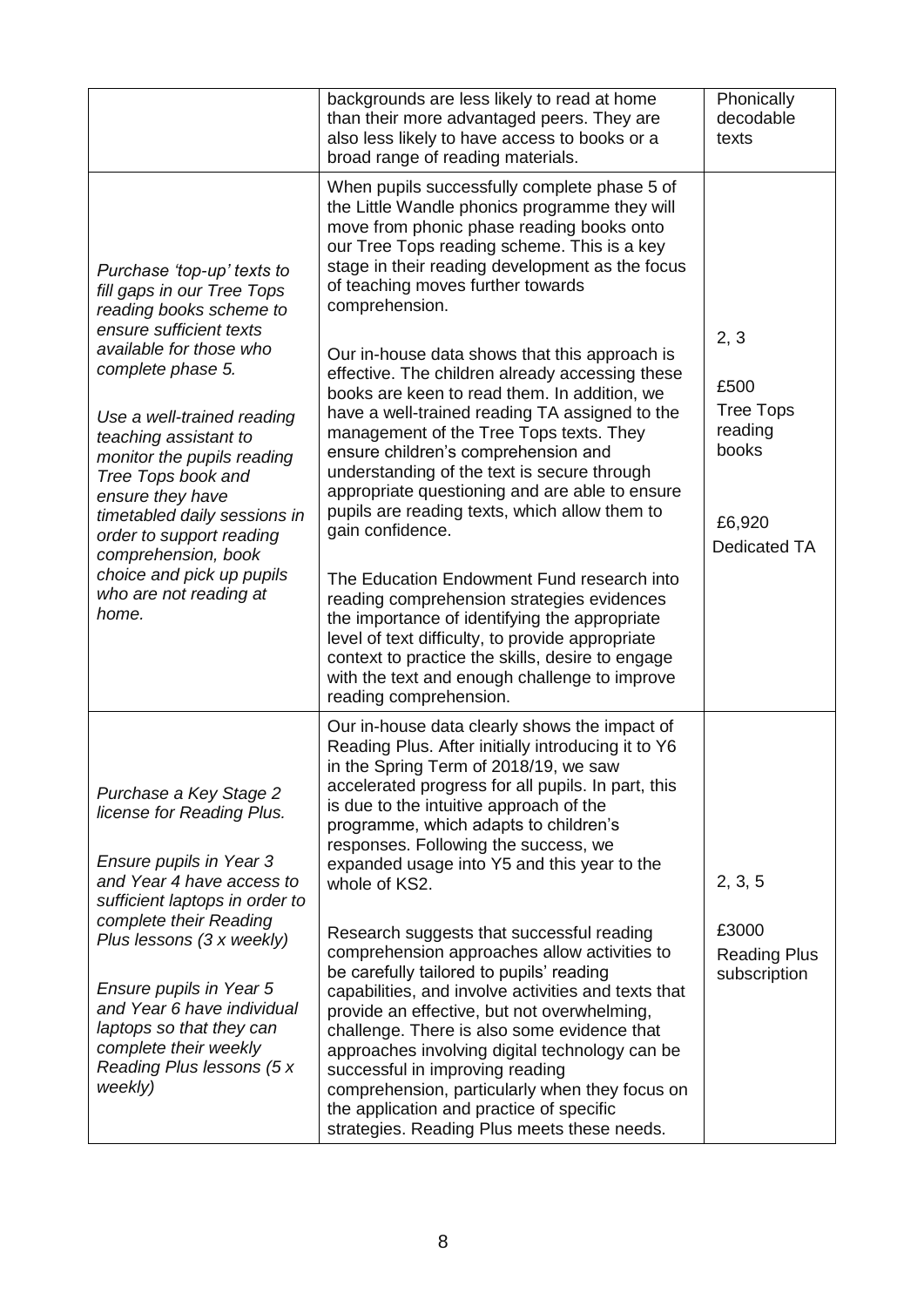| Promote a love of reading<br>and encourage pupils to<br>read books they may not<br>have considered before.<br>Purchase class sets of<br>quality texts to support the<br>English curriculum in KS2.                                                                                                                                                              | Disadvantaged pupils are less likely to have<br>access to quality texts. At Castledyke, we want<br>all our children to enjoy a wide diet of literature,<br>therefore we are investing in class sets of<br>quality texts to support reading, writing and<br>development of vocabulary.<br>Shared reading will be a key element of the<br>daily timetable. In KS1, this includes the adult<br>reading to the class every day, as well as<br>timetabled group and individual reading. In KS2,<br>this includes daily ERIC sessions (Everyone<br>Reading in Class), whole-class guided reading<br>and the adult reading to the class.                                                                                                                                                                                                                                         | 2, 3, 5<br>£3,000<br><b>Books</b>                                                      |
|-----------------------------------------------------------------------------------------------------------------------------------------------------------------------------------------------------------------------------------------------------------------------------------------------------------------------------------------------------------------|---------------------------------------------------------------------------------------------------------------------------------------------------------------------------------------------------------------------------------------------------------------------------------------------------------------------------------------------------------------------------------------------------------------------------------------------------------------------------------------------------------------------------------------------------------------------------------------------------------------------------------------------------------------------------------------------------------------------------------------------------------------------------------------------------------------------------------------------------------------------------|----------------------------------------------------------------------------------------|
| Improve attainment in<br>writing and grammar for<br>disadvantaged pupils<br>through the use of a<br>consistent teaching model<br>in English.<br>Develop staff confidence in<br>planning writing units<br>through quality texts.<br>Purchase 'Read to Write'<br>units and texts to support<br>staff in adopting the<br>'Immerse, Analyse, Plan,<br>Write' model. | There is a great deal of evidence to suggest<br>that pupils, particularly those from<br>disadvantaged backgrounds, perform best<br>when then is a consistent teaching model being<br>used throughout school.<br>The Improving Literacy in Key Stage 2 report<br>(2021) made seven recommendations to<br>improve literacy teaching for 7-11 year-olds,<br>which backs up the need for a consistent, clear<br>teaching sequence. As a result, we have<br>adopted the Literacy Counts 'Read to Write'<br>model: Immerse, Analyse, Plan, Write.<br>Staff are keen to adopt this model and will need<br>time to assimilate the key principles before they<br>are confident creating their own plans.<br>Therefore, we are supporting staff by<br>purchasing some plans so they become more<br>familiar and confident with our agreed teaching<br>sequence.                     | 2, 3, 4, 5<br>£2,000<br><b>Read to Write</b><br>plans<br>£4,000<br>Texts to<br>support |
| Improve attainment in<br>grammar and maths for<br>disadvantaged pupils by<br>providing high challenge,<br>low threat practise and<br>assessment opportunities<br>to support children to<br>achieve ARE.                                                                                                                                                         | The DFE report 'Research to understand<br>successful approaches to supporting the most<br>academically able disadvantaged pupils' (2018)<br>identifies many common barriers to learning, in<br>particular, the fear of failure. This is an issue we<br>are seeing more of following the disruption to<br>learning caused by the pandemic.<br>In her book, 'High Challenge, Low Threat' Mary<br>Myatt explores ways to promote learning<br>without the fear of failure. One way, is to use<br>individual, quiz-style recall and practise tools.<br>Consequently, we have purchased<br>subscriptions for our key stage two pupils to<br>spag.com, maths.co.uk and TT Rockstars. This<br>allows them to practise new skills and<br>consolidate previous knowledge without other<br>pupils knowing their scores. However, class<br>teachers can see the individual assessment | 2, 4, 5<br>£800<br>subscriptions                                                       |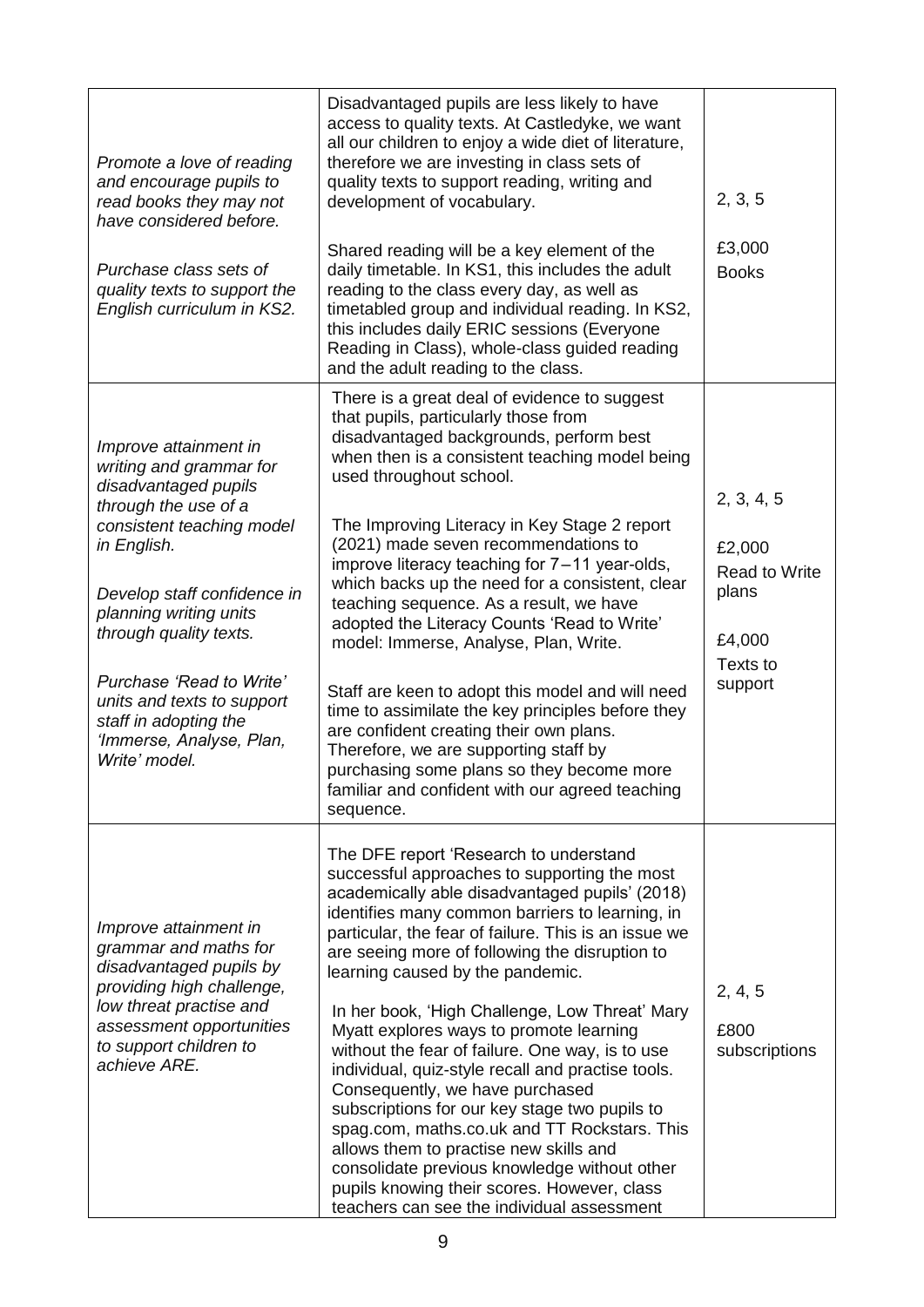|                                                                                                                                                                                                                                                                                                                                                   | data from these activities, which enables them<br>to plan interventions where needed.                                                                                                                                                                                                                                                                                                                                                                                                                                                                                                                                                                              |                                                                                                |
|---------------------------------------------------------------------------------------------------------------------------------------------------------------------------------------------------------------------------------------------------------------------------------------------------------------------------------------------------|--------------------------------------------------------------------------------------------------------------------------------------------------------------------------------------------------------------------------------------------------------------------------------------------------------------------------------------------------------------------------------------------------------------------------------------------------------------------------------------------------------------------------------------------------------------------------------------------------------------------------------------------------------------------|------------------------------------------------------------------------------------------------|
| Improve the quality of<br>teaching in maths across<br>school in order to raise<br>expectations and increase<br>attainment, especially for<br>under-achieving pupil                                                                                                                                                                                | The Nuffield Foundation research into<br>improving primary school maths achievement<br>(2019) states that 'Mathematical achievement<br>in the primary years is an important predictor of<br>future academic achievement, access to<br>employment opportunities and health'.                                                                                                                                                                                                                                                                                                                                                                                        | $\overline{2}$                                                                                 |
| premium students.<br><b>Purchase Abacus maths</b><br>subscription to support staff<br>in meeting the curriculum<br>coverage expectations for<br>each year group.<br>Undertake ongoing maths<br>CPD staff meetings to<br>improve subject knowledge                                                                                                 | At Castledyke, we want all our pupils to<br>achieve and succeed. Our internal data<br>identified maths as a limiting factor in achieving<br>combined ARE. As a result, we have<br>overhauled our maths curriculum to ensure<br>high expectations, increased pace and<br>coverage and more effective feedback.<br>As part of this process, we have subscribed to<br>Abacus online resources and purchased the<br>supporting textbooks, which will be used                                                                                                                                                                                                           | £2,370<br>Abacus<br>subscription<br>and textbooks<br>£120<br><b>White Rose</b><br>subscription |
| for staff.                                                                                                                                                                                                                                                                                                                                        | alongside other materials such as White Rose.<br>In addition, staff will be involved with ongoing<br>CPD to ensure sound subject knowledge.                                                                                                                                                                                                                                                                                                                                                                                                                                                                                                                        |                                                                                                |
| Development of our wider<br>curriculum to ensure it<br>meets the needs of our<br>pupil premium children.                                                                                                                                                                                                                                          | The development of our curriculum to ensure it<br>is broad, balanced and meets the needs of our<br>pupils, is a key element of our SDP. Subject<br>leaders, many of whom are new to the role, are<br>growing their subject knowledge. In order to<br>support planning, teaching and learning across<br>the curriculum, we have subscribed to well-<br>recognised associations such as The Historical<br>Association; The Design and Technology<br>Association; Key Stage History.<br>Wider curriculum subject knowledge<br>development will also be supported through<br>subscriptions such as Science Bug; Oddizzi<br>and Digimaps.                               | 2, 5<br>£712<br>subscriptions                                                                  |
| Maintain a consistent,<br>whole-school approach to<br>marking and feedback so<br>that it looks the same for all<br>pupils in all classes and<br>moves children's learning<br>forward.<br>Ensure that feedback can<br>be acted upon by including<br>specific information on<br>what a pupil has done well<br>and a 'P' task to aid<br>progression. | The EEF states that, 'Pupils require clear and<br>actionable feedback to employ metacognitive<br>strategies as they learn, as this information<br>informs their understanding of their specific<br>strengths and areas for improvement, thereby<br>indicating which learning strategies have been<br>effective for them in previously completed<br>work.' The potential impact of this approach is<br>high (+7 months additional progress), although<br>it can be difficult to realise this impact in<br>practice as it requires pupils to take greater<br>responsibility for their learning and develop<br>their understanding of what is required to<br>succeed. | 2, 4, 5<br>£1,000                                                                              |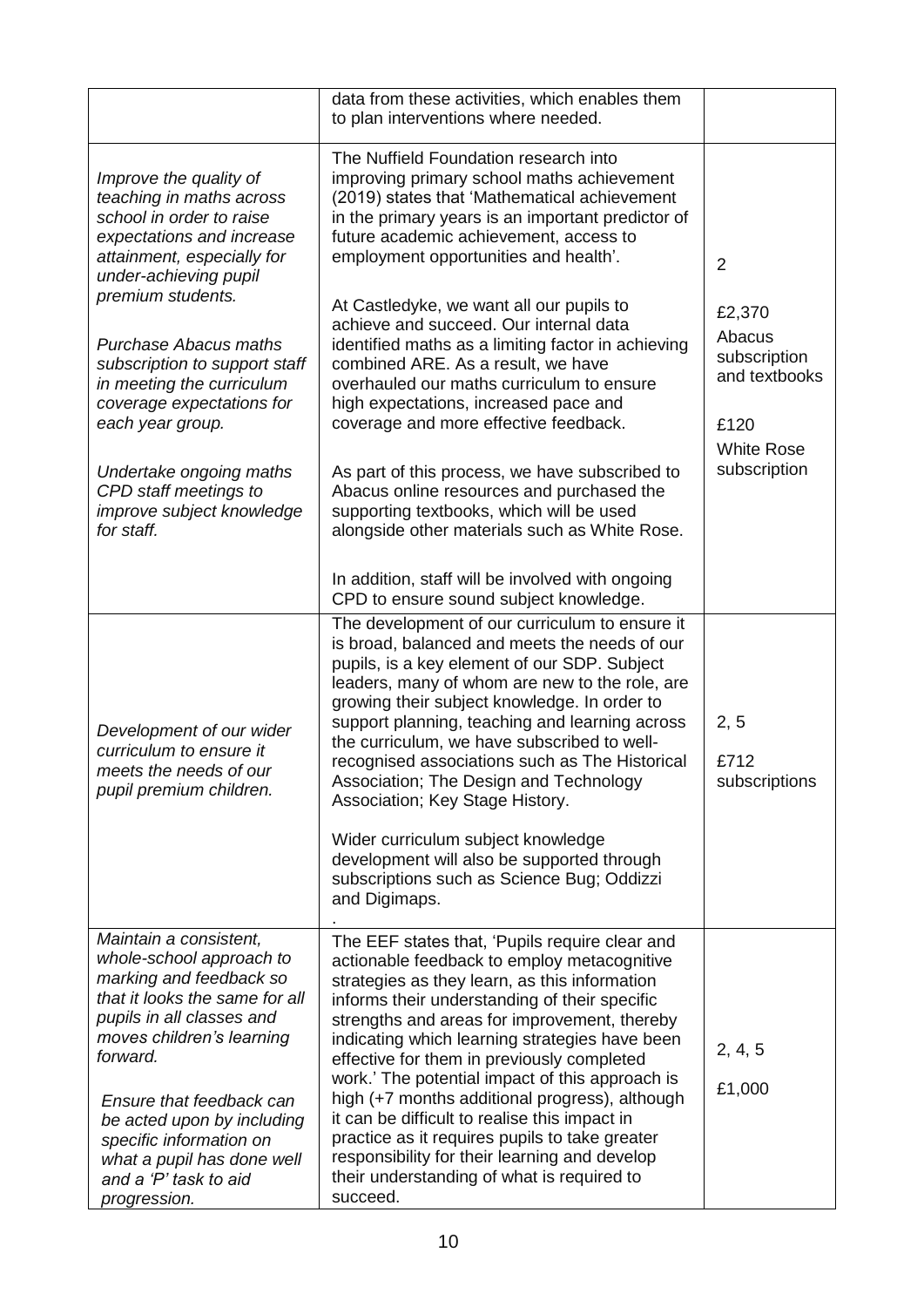| Ensure pupils have time<br>and opportunity to respond<br>to feedback and to take<br>greater responsibility for<br>their learning.                                                                                                                     | At Castledyke, we have been developing our<br>marking and feedback policy so that we now<br>have a clear, consistent approach, which is<br>evident in books across subjects and year<br>groups. This must be maintained, monitored<br>and developed so that we consider the impact<br>of feedback on self-confidence and motivation.                                                                                                                                                                                                                                                                                                                                                                                                                                                                                                                                                                                                                                                                                                                                                                                 |                |
|-------------------------------------------------------------------------------------------------------------------------------------------------------------------------------------------------------------------------------------------------------|----------------------------------------------------------------------------------------------------------------------------------------------------------------------------------------------------------------------------------------------------------------------------------------------------------------------------------------------------------------------------------------------------------------------------------------------------------------------------------------------------------------------------------------------------------------------------------------------------------------------------------------------------------------------------------------------------------------------------------------------------------------------------------------------------------------------------------------------------------------------------------------------------------------------------------------------------------------------------------------------------------------------------------------------------------------------------------------------------------------------|----------------|
| Increase the accuracy of<br>our assessments and allow<br>for gap analysis to be<br>undertaken through the<br>consistent use of Testbase<br>assessment materials.<br>Ensure school data swiftly<br>identifies pupils not making<br>expecting progress. | In Y2 and Y6 the use of Statutory Assessments<br>enables us to carry out gaps analysis and<br>quickly identify pupils who need further support.<br>In Y3-Y5 the use of Testbase for midyear<br>assessments in allows us to improve the<br>accuracy of our judgements, carry out gap<br>analysis, identify planning and intervention<br>needs and provides us with ongoing, consistent<br>data.<br>Assessments for all pupils across the whole<br>curriculum are uploaded to O-track three times<br>a year, enabling subject leaders to analyse,<br>challenge and triangulate data.                                                                                                                                                                                                                                                                                                                                                                                                                                                                                                                                   | 2, 5<br>£1,558 |
| Provide additional support<br>for Y6 pupils who, for a<br>variety of reasons, are not<br>on track to achieve their<br>target in maths.                                                                                                                | The DFE report 'Understanding Progress in the<br>2020/21 Academic Year: Findings from the<br>summer term and summary of all previous<br>findings (October 2021) states that by the end<br>of the summer term, in mathematics, primary<br>aged pupils experienced a learning loss of<br>around 2.8 months. However, it also found that<br>primary pupils from disadvantaged<br>backgrounds had on average 0.7 months more<br>learning loss in mathematics compared to their<br>non-disadvantaged peers.<br>Therefore, as well as providing additional<br>targeted academic support for key pupils<br>identified through the tutoring programme (see<br>next section), we are providing additional<br>support for all Y6 pupils who are not on track to<br>achieve their target of ARE or AARE in maths.<br>For some pupils, this is an extra weekly maths<br>lesson with the Y6 teacher or with a maths<br>teacher from our local secondary school. For<br>others, it is three short 1-1 sessions with a<br>teaching assistant each week.<br>To support this work we have also purchased<br>CGP maths resource books. | 2<br>£3,025    |
| Increase and improve<br>cultural and enrichment<br>experiences for all pupils.                                                                                                                                                                        | Improve cultural and enrichment experiences<br>for all pupils by subsiding clubs, trips, visits and<br>residential experiences to ensure no child<br>misses out.                                                                                                                                                                                                                                                                                                                                                                                                                                                                                                                                                                                                                                                                                                                                                                                                                                                                                                                                                     | 4, 5<br>£1,000 |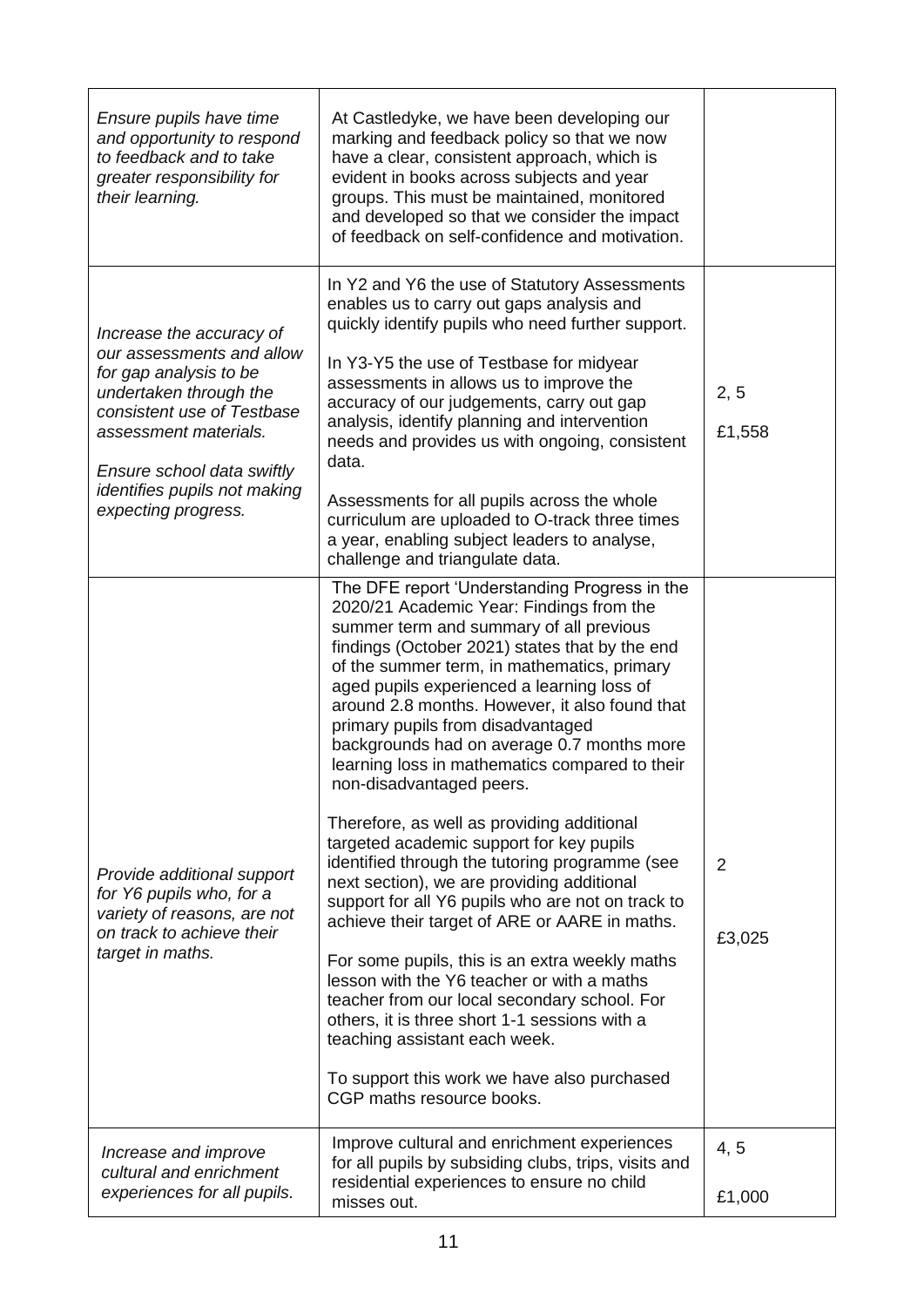| Empower leaders,<br>teachers, assistants and<br>all school staff to improve<br>through continued<br>professional development. | At Castledyke, we feel our pupils deserve the<br>very best teaching and support. Consequently,<br>we have put in place a programme of CPD via<br>the National College. All staff have access to<br>this resource, so they are able to target their<br>own needs as well as completing statutory and<br>planned training. | £745 |
|-------------------------------------------------------------------------------------------------------------------------------|--------------------------------------------------------------------------------------------------------------------------------------------------------------------------------------------------------------------------------------------------------------------------------------------------------------------------|------|
|-------------------------------------------------------------------------------------------------------------------------------|--------------------------------------------------------------------------------------------------------------------------------------------------------------------------------------------------------------------------------------------------------------------------------------------------------------------------|------|

### **Targeted academic support (for example, tutoring, one-to-one support structured interventions)**

Budgeted cost: £19,676

| <b>Activity</b>                                                                                                            | <b>Evidence that supports this</b><br>approach                                                                                                                                                                                                                                                                                                                                                                                                                                                                                                                                                                                                                                                                                                                                 | <b>Challenge</b><br>number(s)<br>addressed   |
|----------------------------------------------------------------------------------------------------------------------------|--------------------------------------------------------------------------------------------------------------------------------------------------------------------------------------------------------------------------------------------------------------------------------------------------------------------------------------------------------------------------------------------------------------------------------------------------------------------------------------------------------------------------------------------------------------------------------------------------------------------------------------------------------------------------------------------------------------------------------------------------------------------------------|----------------------------------------------|
| Training for teachers<br>and assistants via the<br><b>National Tutoring</b><br>Programme to support<br>school led tutoring | The EEF suggests small group tuition<br>has an average impact of +4 months.<br>Small group tuition is defined as one<br>teacher, trained teaching assistant or<br>tutor working with two to five pupils<br>together in a group to enable the<br>teaching to focus exclusively on a small<br>number of learners, usually in<br>a separate classroom or working area.<br>Our formative and summative<br>assessments have shown that maths is<br>a particular issue due to gaps in<br>knowledge and understanding following<br>the pandemic. Therefore, we utilised the<br>COVID Recovery premium funding and<br>the School led tutoring (NTP) funding,<br>to train four teachers and three teaching<br>assistants via the NTP in order to run<br>after school tutoring in maths. | 2, 5<br>£942                                 |
| <b>National Tutoring</b><br>Programme running for<br>15 weeks for 75 pupils:<br>KS1 25 pupils<br>KS2 50 pupils             | The Education Hub blog (March 2021)<br>states that the National Tutoring<br>Programme is needed because there is<br>a substantial attainment gap between<br>pupils from disadvantaged backgrounds<br>and their classmates - and this is likely<br>to have grown significantly since school<br>closures. There is extensive evidence<br>showing the impact of tutoring to<br>support pupils who have fallen behind.<br>We have seen this attainment gap<br>reflected in our school data.<br>Consequently, we made the decision to<br>provide all our disadvantaged pupils,<br>who were not working at age-related<br>standards with maths tuition.                                                                                                                              | 2, 5<br>Staff wages for<br>tutoring<br>£7980 |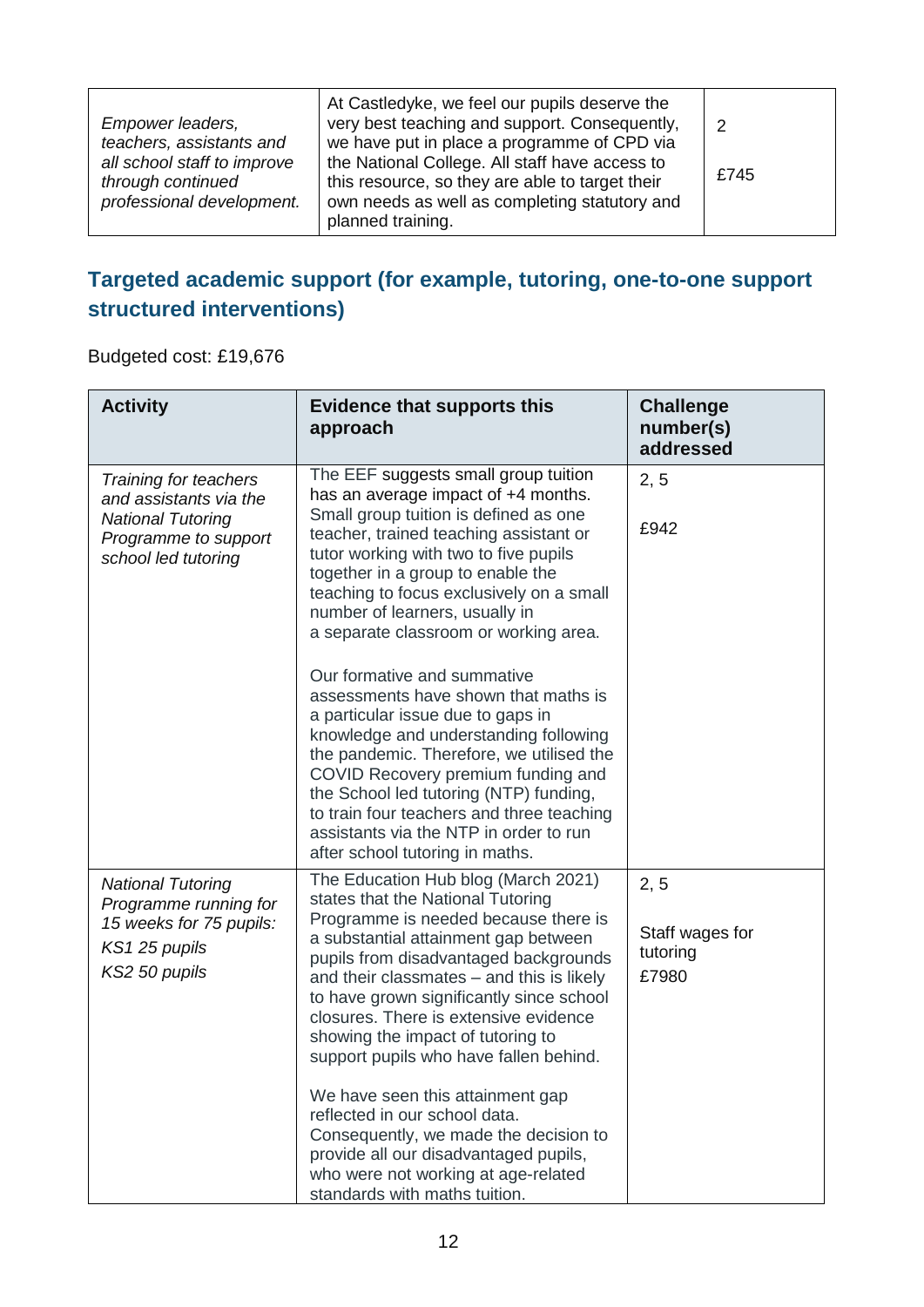| Additional school-based<br>1:1 reading aimed at<br>providing reading<br>opportunities for<br>children who are not | Research by the Literacy Trust has<br>shown that disadvantaged pupils are<br>less likely to read frequently outside<br>school than their peers.                                                                                                                                  | 2, 3, 5<br>£7676 |
|-------------------------------------------------------------------------------------------------------------------|----------------------------------------------------------------------------------------------------------------------------------------------------------------------------------------------------------------------------------------------------------------------------------|------------------|
| making expected<br>progress.                                                                                      | In order to support these pupils to read<br>more, develop comprehension and<br>enjoy books, we have timetabled 1:1<br>reading sessions for individual pupils<br>with specific teaching assistants so they<br>can read with their adult either twice or<br>three times each week. |                  |
| Phonics Catch up for<br>children in year 3 who<br>did not meet the<br>standard in year 2                          | We know form the EEF research<br>evidence mentioned previously, that the<br>teaching of phonics can have a positive<br>impact of +5 months.                                                                                                                                      | 2<br>£3078       |
|                                                                                                                   | For pupils, who have phonic gaps as a<br>result of Covid-19, it is vital that they are<br>supported to catch up.                                                                                                                                                                 |                  |
|                                                                                                                   | Therefore, we have allocated a teaching<br>assistant to work with the children in Y3,<br>who did not meet the standard in Y2, in<br>small groups every day.                                                                                                                      |                  |

### **Wider strategies (for example, related to attendance, behaviour, wellbeing)**

#### Budgeted cost: £37,206

| <b>Activity</b>                                                                                               | <b>Evidence that supports this</b><br>approach                                                                                                                                                                                                                                                                                                                                                                                                                                                                                                                                                                         | <b>Challenge</b><br>number(s)<br>addressed |
|---------------------------------------------------------------------------------------------------------------|------------------------------------------------------------------------------------------------------------------------------------------------------------------------------------------------------------------------------------------------------------------------------------------------------------------------------------------------------------------------------------------------------------------------------------------------------------------------------------------------------------------------------------------------------------------------------------------------------------------------|--------------------------------------------|
| Counselling and<br>individual support for<br>emotional well-being,<br>mental health and<br>family situations. | The National Foundation for Educational<br>Research (NFER September 2021)<br>report 'Recovery during a pandemic: the<br>ongoing impacts of Covid-19 on schools<br>serving deprived communities' clearly<br>found that there has been a significant<br>increase in pupils presenting with<br>anxiety following their return to school in<br>March 2021.<br>This is something we have noticed in<br>particular: an increase in anxiety levels<br>for pupils who have not exhibited this<br>before, as well as an escalation of<br>anxiety, emotional and behavioural<br>issues into more severe mental health<br>issues. | 1, 2, 4, 5<br>£27,963                      |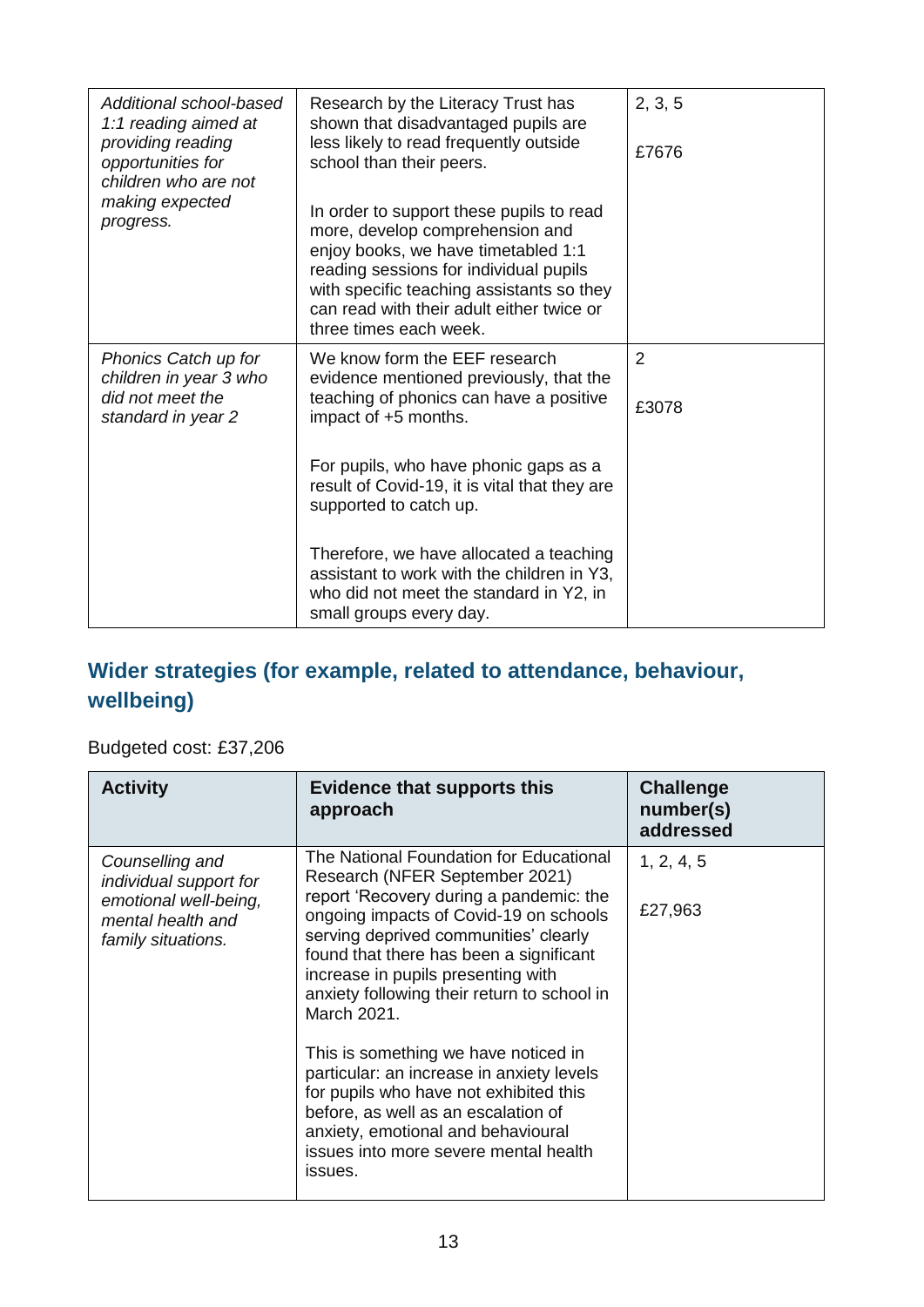|                                                                      | As a result, our inhouse counsellor is<br>supporting more pupils on a weekly<br>basis through 1:1 sessions: currently 19<br>children.                                                                                                                                                                                                                                                                                                                                                                                                                                                                                                          |                 |
|----------------------------------------------------------------------|------------------------------------------------------------------------------------------------------------------------------------------------------------------------------------------------------------------------------------------------------------------------------------------------------------------------------------------------------------------------------------------------------------------------------------------------------------------------------------------------------------------------------------------------------------------------------------------------------------------------------------------------|-----------------|
| TA wellbeing catch-ups<br>with named pupils<br>weekly or fortnightly | The key findings of the Childhood<br>Wellbeing Research Centre's report into<br>'The Impact of Pupil Behaviour and Well<br>Being on Educational Outcomes' (2012)<br>was that children with higher levels of<br>emotional, behavioural, social, and<br>school wellbeing, on average, have<br>higher levels of academic achievement.<br>Children with better emotional wellbeing<br>make more progress in primary school.'                                                                                                                                                                                                                       | 1, 2, 4<br>£853 |
|                                                                      | We know that our pastoral and<br>counselling team has a very positive<br>impact on the wellbeing of the pupils<br>and families they support. However, we<br>recognise there are also some pupils<br>who do not require that level of support,<br>but still need some assistance and<br>regular time with a named adult.<br>Therefore, we have allocated specific<br>teaching assistants to several pupils for<br>weekly catch-up chats. This enables the<br>children to share any concerns they<br>have with their TA on a 1:1 basis. It<br>allows for a positive relationship and<br>ensures we pick up issues before they<br>really develop. |                 |
| Pastoral Team support<br>and administration                          | In December 2020, the Child Poverty<br>Action Group (CPAG) released a report,<br>'Poverty in the Pandemic', which looked<br>at the impact of the pandemic on low-<br>income families. Its key findings<br>included evidence that nearly six in ten<br>families said they were struggling to<br>cover the cost of three or more basic<br>essentials, including food.<br>Throughout lockdowns we ensured that<br>families, who were entitled to free<br>school meals, received their food<br>parcels. This involved staff doing home<br>deliveries and drop offs, which were<br>extremely well received and                                      | 1, 4<br>£700    |
|                                                                      | appreciated. Since the return to school,<br>we have continued to see families<br>struggling.<br>Whenever a family has to isolate, we<br>ensure they receive food parcels and<br>other essentials. Our administration<br>staff are key to this process: they are<br>the first point of contact for our families;<br>they ask how we can help; they have                                                                                                                                                                                                                                                                                         |                 |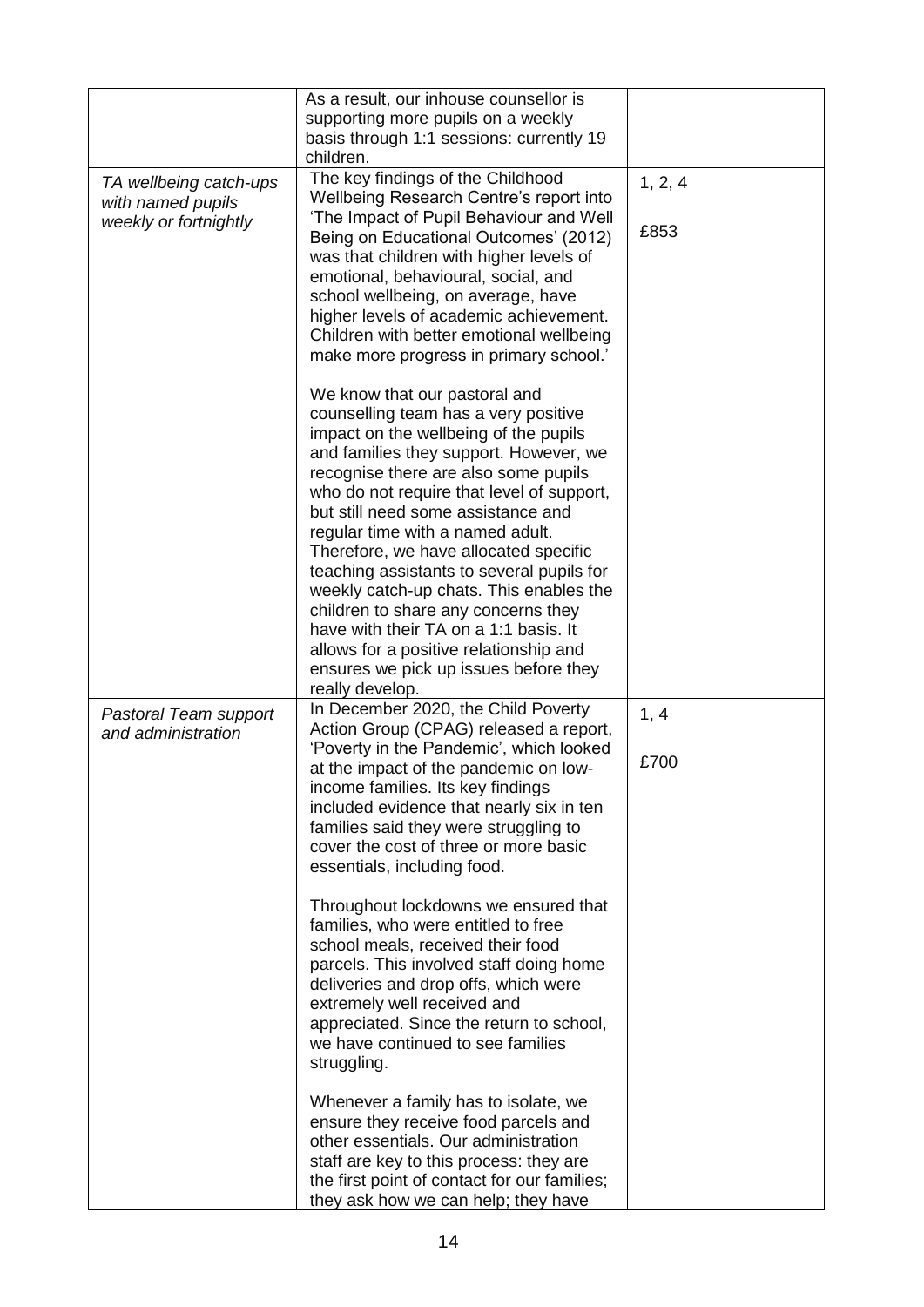|                                                                                     | organised additional supplies and<br>frequently deliver food, toiletries and<br>clothing to our families.                                                                                                                                                                                                                                                                                                                                       |                          |
|-------------------------------------------------------------------------------------|-------------------------------------------------------------------------------------------------------------------------------------------------------------------------------------------------------------------------------------------------------------------------------------------------------------------------------------------------------------------------------------------------------------------------------------------------|--------------------------|
| <b>Teaching Assistants</b><br>supporting lunch<br>supervisors in the<br>playground. | Following the pandemic, we noticed<br>some issues around behaviour during<br>less structured times such as lunchtime.<br>Some pupils' behaviour was good or<br>better than before the pandemic, but for<br>others, behaviour had deteriorated.<br>The NFER report, 'Recovery during a<br>pandemic: the ongoing impacts of<br>Covid-19 on schools serving deprived<br>communities' (September 2021) found<br>that improved behaviour was often a | $\overline{4}$<br>£7,690 |
|                                                                                     | result of pupils being happy to be back<br>in school; getting back to routines; and<br>being back in their safe place. However,<br>an increase in poor behaviour was often<br>the result of pupils struggling to adapt to<br>larger groups, routines, sharing and<br>having to take responsibility for their<br>actions.                                                                                                                        |                          |
|                                                                                     | This mirrored the behaviours we saw for<br>some pupils at lunchtime so we decided<br>to increase staffing by deploying<br>teaching assistants to support good<br>behaviour choices.                                                                                                                                                                                                                                                             |                          |

### **Total budgeted cost: £177,458**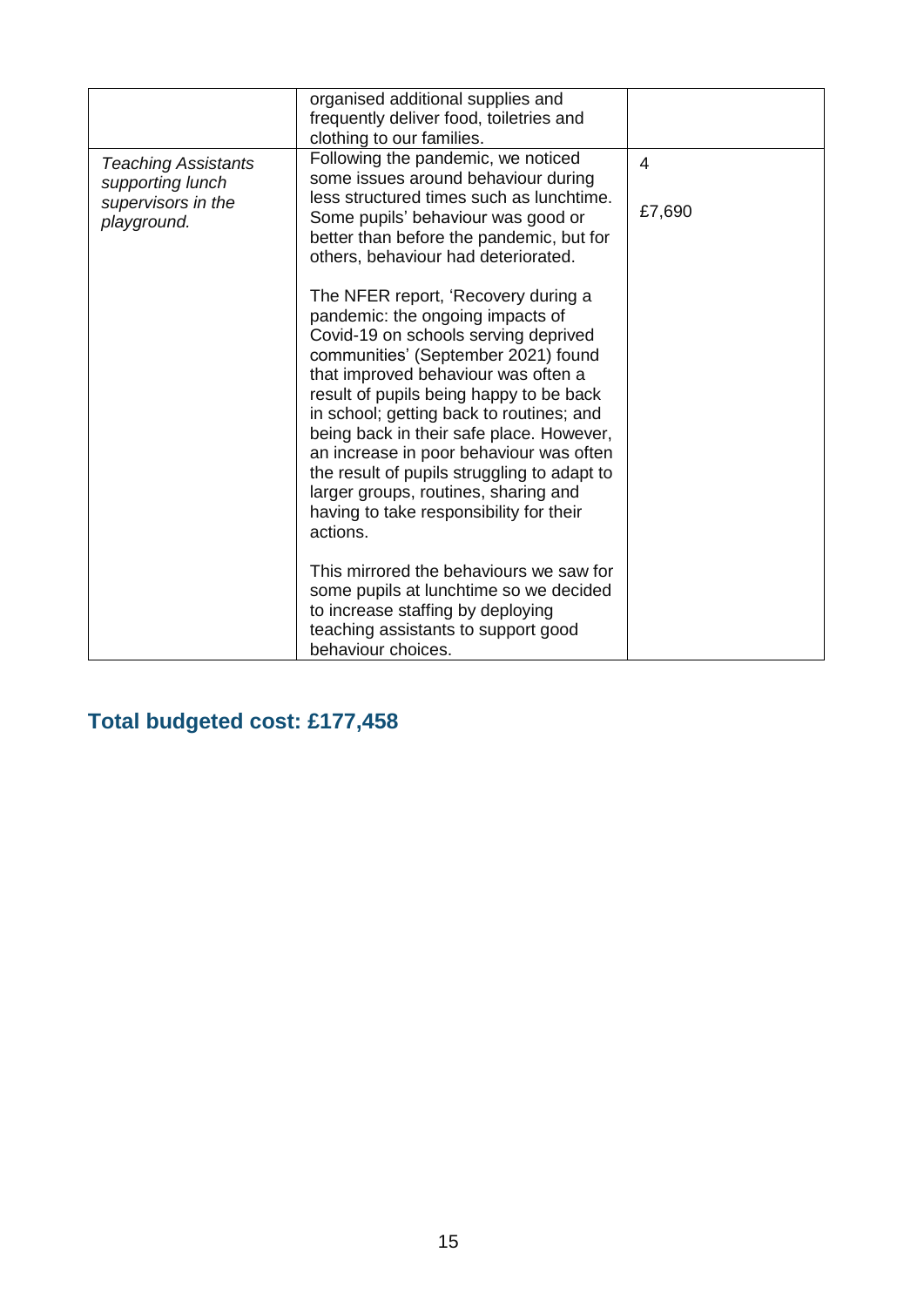# **Part B: Review of outcomes in the previous academic year**

| <b>School Overview</b>                                                 |                           |                                                   |                  |       |
|------------------------------------------------------------------------|---------------------------|---------------------------------------------------|------------------|-------|
| School Name                                                            | Castledyke Primary School | PPG Funding Allocations (per<br>pupil) April 2020 | FM <sub>S6</sub> | £1345 |
| No. Pupils on roll September 2020                                      | 255                       |                                                   | LAC              | £2345 |
| Total no. Eligible PPG pupils (Rec -<br>Y6) as per January Census 2020 | 105 (41%)                 |                                                   | Service pupils   | £310  |

| <b>Funding Allocations</b>    |             |                    |        |  |  |  |
|-------------------------------|-------------|--------------------|--------|--|--|--|
| FSM6                          | 94          | Looked After (LAC) | 3      |  |  |  |
| Previously Looked After (LAC) | 3           |                    |        |  |  |  |
| Service pupil                 | 5           |                    |        |  |  |  |
| PPG Funding                   | £135,015.00 |                    | £7,035 |  |  |  |

| Attainment (2018/2019) last validated set of results due to COVID-19 |       |          |            |          |            |          |       |          |                                         |          |     |          |
|----------------------------------------------------------------------|-------|----------|------------|----------|------------|----------|-------|----------|-----------------------------------------|----------|-----|----------|
| KS1 (No. of pupils in cohort 41, No. of PPG pupils 16)               |       |          |            |          |            |          |       |          | KS2 (Pupil in cohort 36, PPG pupils 21) |          |     |          |
|                                                                      | Whole | National | <b>PPG</b> | National | <b>PPG</b> | National | Whole | National | PPG                                     | National | PPG | National |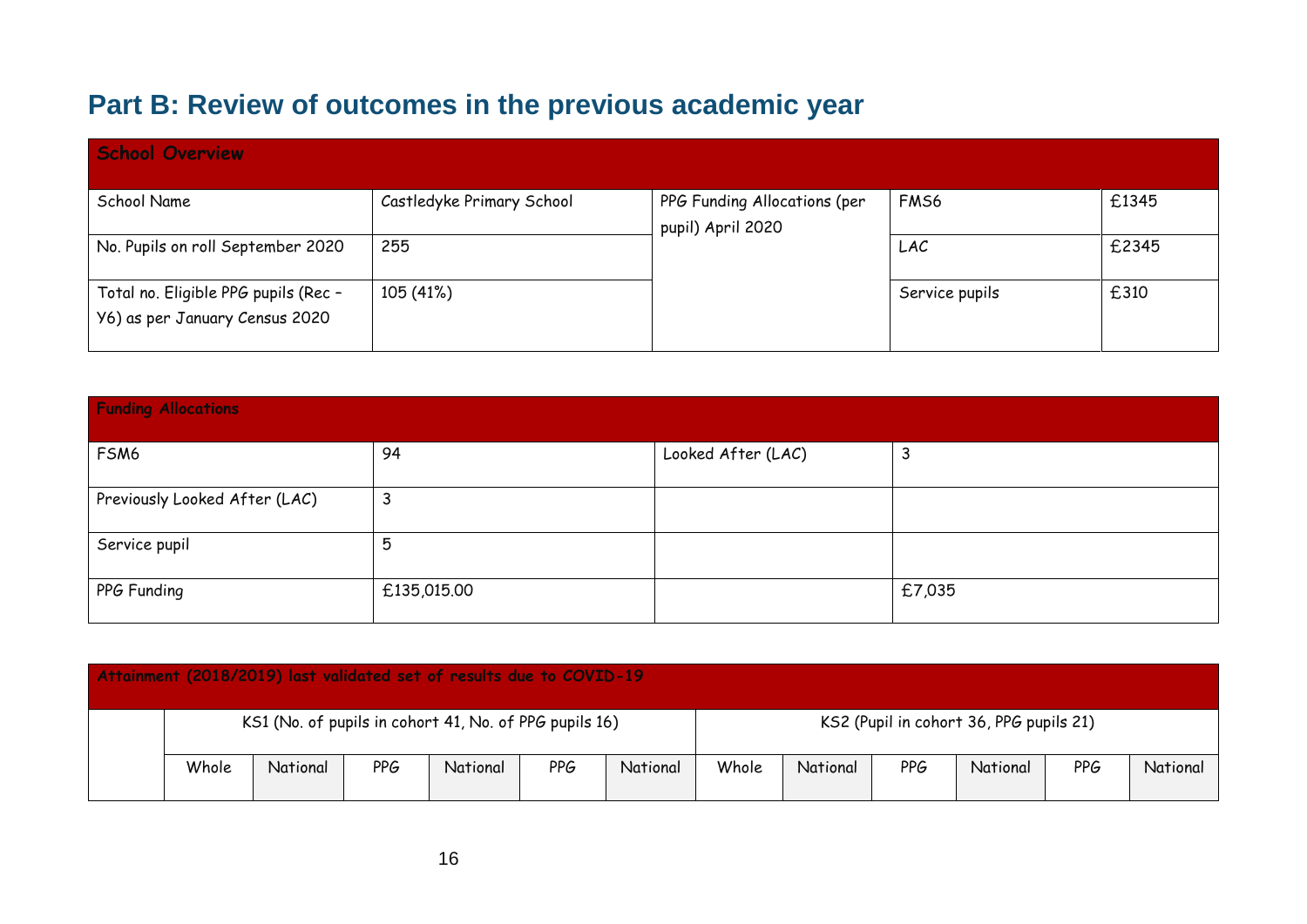|         | Cohort | Average | ARE | Average | GD  | Average | Cohort | Average | ARE | Average | GD  | Average |
|---------|--------|---------|-----|---------|-----|---------|--------|---------|-----|---------|-----|---------|
|         |        |         |     |         |     |         |        |         |     |         |     |         |
| Reading | 83%    |         | 69% |         | 12% |         | 83%    |         | 86% |         | 29% |         |
|         |        |         |     |         |     |         |        |         |     |         |     |         |
| Writing | 80%    |         | 63% |         | 12% |         | 83%    |         | 86% |         | 14% |         |
|         |        |         |     |         |     |         |        |         |     |         |     |         |
| Maths   | 80%    |         | 69% |         | 12% |         | 72%    |         | 71% |         | 10% |         |
|         |        |         |     |         |     |         |        |         |     |         |     |         |

|           | <b>Barriers to future attainment</b>                                                                                                                                                                                                                              |
|-----------|-------------------------------------------------------------------------------------------------------------------------------------------------------------------------------------------------------------------------------------------------------------------|
| A.        | Due to current pandemic remote learning was the predominant method of education for pupils during the Summer term 2020. In some cases,<br>parental engagement with these systems of learning was low. Data for this barrier is held confidentially within school. |
| <b>B.</b> | Behaviour issues. For a small number of pupils this impacts their academic progress.                                                                                                                                                                              |
| C.        | Increasing levels of speech and language requirements on entry to school.                                                                                                                                                                                         |
| D.        | Parental engagement.                                                                                                                                                                                                                                              |
| E.        | Low aspirations and lack of opportunities within the community.                                                                                                                                                                                                   |
| F.        | Attendance for the school is good. However, for a small number of pupil's inconsistent attendance has a major impact on their readiness to learn.                                                                                                                 |
| G.        | Limited home access to a positive reading culture or easy access to a wide range of texts and genres.                                                                                                                                                             |

#### **Desired Outcomes**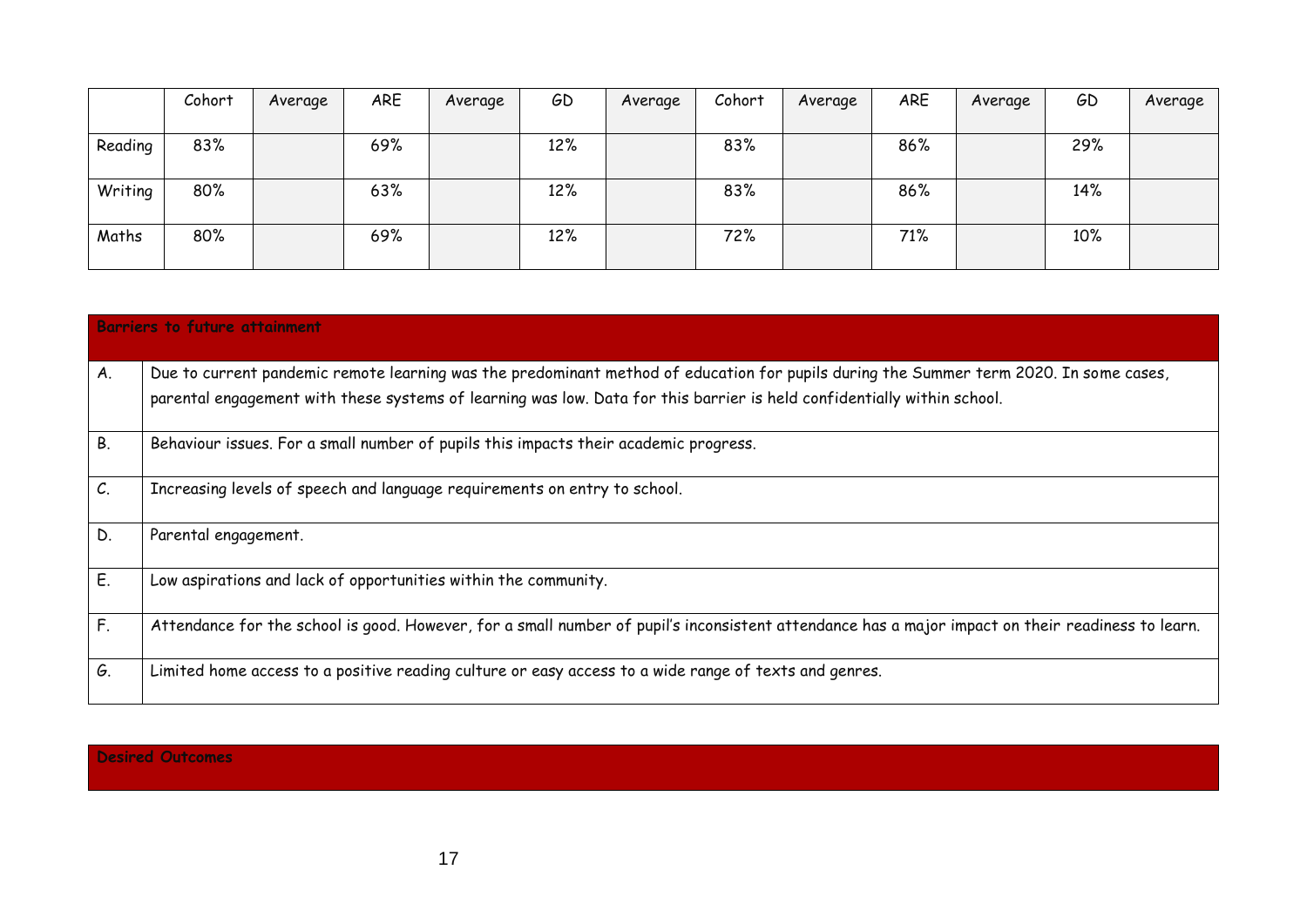| 1 <sub>1</sub><br>Catch up programme in reading                                                                                                                                                                           |                                                                                                                                      |                      |
|---------------------------------------------------------------------------------------------------------------------------------------------------------------------------------------------------------------------------|--------------------------------------------------------------------------------------------------------------------------------------|----------------------|
| Success Criteria                                                                                                                                                                                                          |                                                                                                                                      | Costings (50% total) |
| To improve the fluency of reading                                                                                                                                                                                         | Data shows that reading is very low across school for                                                                                | Reading Plus £2823   |
| To increase the amount of words read                                                                                                                                                                                      | most pupil premium children. Reading plus will be<br>implemented for KS2 and will become embedded in the                             | Phonics £3373        |
| To have more access to higher tier vocabulary                                                                                                                                                                             | timetable.                                                                                                                           | Year 1 TA £4250      |
| To retrieve information from a text                                                                                                                                                                                       | Children will be set challenges to increase the amount<br>of words they read and thus improve their fluency.                         |                      |
| To further develop comprehension skills                                                                                                                                                                                   | Data shows that some children are fluent readers but<br>their comprehension is well below their CA. Lockdown                         |                      |
| To read to adults regularly                                                                                                                                                                                               | has particularly impacted the younger children and the                                                                               |                      |
| To be able to select phonic aligned reading books in KS1                                                                                                                                                                  | current Year 1 children missed a lot of learning in<br>Reception when they would be building the foundations                         |                      |
| To utilize tree tops books for year 3/4 with a focus on<br>comprehension                                                                                                                                                  | of learning to learn. Phonics had been impacted on<br>significantly so an additional teaching session was<br>added in the afternoon. |                      |
| Purchase laptops for reading plus                                                                                                                                                                                         |                                                                                                                                      |                      |
| Additional phonics session Rec - Year 3 (20 minutes daily)                                                                                                                                                                |                                                                                                                                      |                      |
| Additional TA support in year 1 due to impact of lockdown                                                                                                                                                                 |                                                                                                                                      |                      |
| <b>IMPACT:</b><br>In Key Stage 1 an additional phonics lesson was taught every day to support catch-up. June 2021 phonic screening assessment data: Y1 60% Y2 81%<br>Additional phonic reading books were also purchased. |                                                                                                                                      |                      |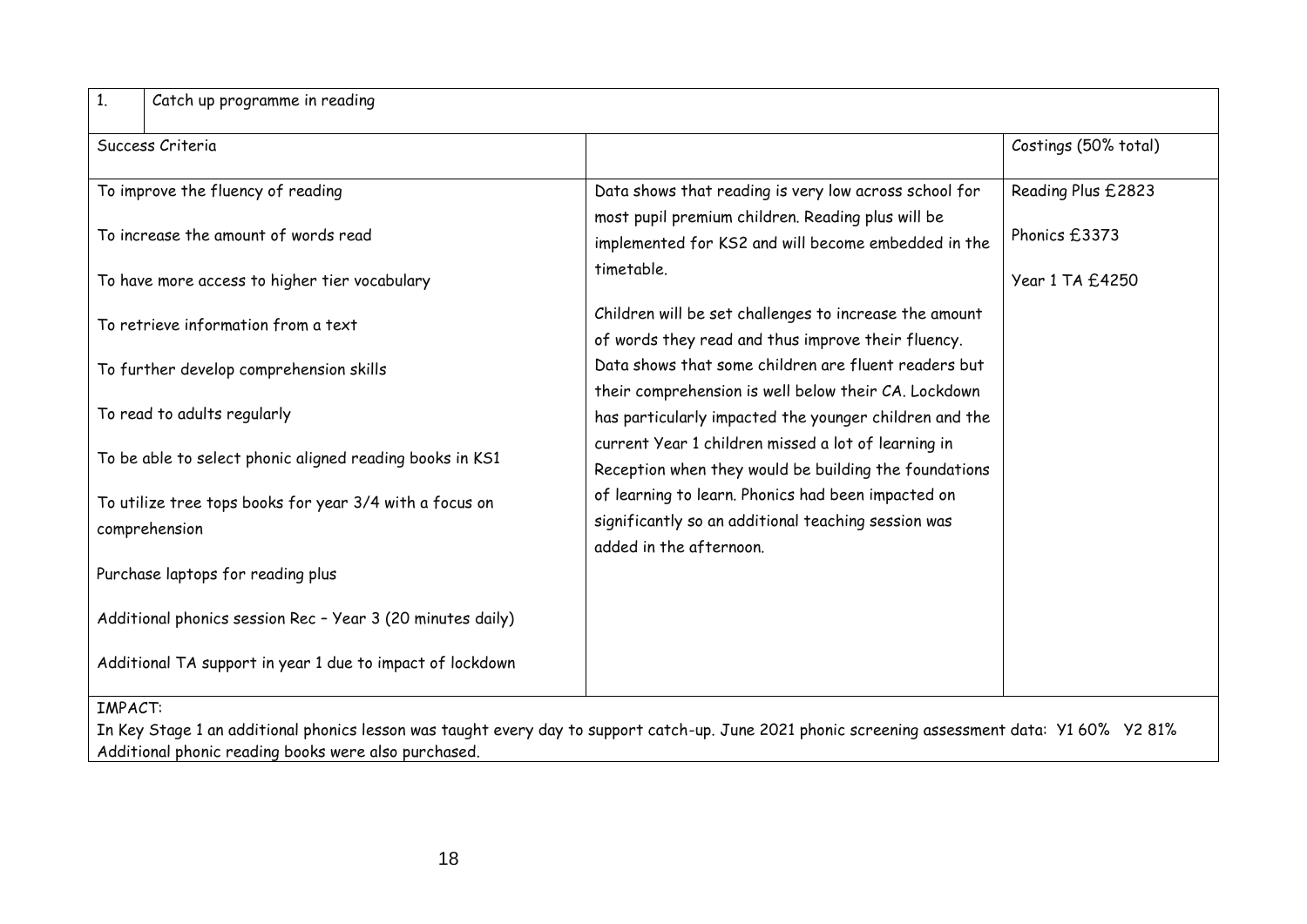| Reading Plus data shows that pupils have increased reading speed and reading levels. The table below shows the high level of engagement Y5 and Y6 pupils<br>have had with Reading Plus this year and the significant impact on both reading speeds and reading levels. |                                                              |                                                                                                                   |                                                                                                                                                                   |                                                                                                   |                         |                                                   |
|------------------------------------------------------------------------------------------------------------------------------------------------------------------------------------------------------------------------------------------------------------------------|--------------------------------------------------------------|-------------------------------------------------------------------------------------------------------------------|-------------------------------------------------------------------------------------------------------------------------------------------------------------------|---------------------------------------------------------------------------------------------------|-------------------------|---------------------------------------------------|
| Class                                                                                                                                                                                                                                                                  | Average number of reading lessons<br>for the class each week | Average reading speed rate<br>gain (in words per minute)                                                          |                                                                                                                                                                   | Average Level Gains<br>(increase in reading levels)                                               |                         | % pupils reading at or above<br>expected standard |
| 5 <sub>C</sub>                                                                                                                                                                                                                                                         | 127                                                          | 81 wpm                                                                                                            |                                                                                                                                                                   | 3.8                                                                                               |                         | 64%                                               |
| 5/6M                                                                                                                                                                                                                                                                   | 164                                                          | 141 wpm                                                                                                           |                                                                                                                                                                   | 4.6                                                                                               |                         | 74%                                               |
| <b>6P</b>                                                                                                                                                                                                                                                              | 176                                                          | 103 wpm                                                                                                           |                                                                                                                                                                   | 5.2                                                                                               |                         | 72%                                               |
| 2.                                                                                                                                                                                                                                                                     | Mental health and wellbeing                                  |                                                                                                                   |                                                                                                                                                                   |                                                                                                   |                         |                                                   |
| Success Criteria                                                                                                                                                                                                                                                       |                                                              |                                                                                                                   |                                                                                                                                                                   |                                                                                                   |                         | Costings (75% total)                              |
| All staff complete trauma and attachment training modules                                                                                                                                                                                                              |                                                              | All staff to complete the online zoom training with AC<br>education which will give a better understanding of the |                                                                                                                                                                   | Counsellor £19300                                                                                 |                         |                                                   |
| All staff complete online trauma and attachment modules                                                                                                                                                                                                                |                                                              |                                                                                                                   |                                                                                                                                                                   | behaviours that children with trauma and attachment                                               |                         | Pastoral Team £58271                              |
| Behaviour policy changed to reflect training                                                                                                                                                                                                                           |                                                              |                                                                                                                   |                                                                                                                                                                   | will present with. Staff will have a better<br>understanding of strategies to support and when to |                         |                                                   |
| Referral system set up for school counsellor                                                                                                                                                                                                                           |                                                              |                                                                                                                   | pass on to pastoral team. The online learning modules<br>will be completed by June half term so that all staff<br>have a solid understanding of the theory behind |                                                                                                   | (50% total)             |                                                   |
| Early identification of children who are struggling with mental                                                                                                                                                                                                        |                                                              |                                                                                                                   |                                                                                                                                                                   |                                                                                                   | TA class support £45022 |                                                   |
| health                                                                                                                                                                                                                                                                 |                                                              |                                                                                                                   | trauma and attachment.                                                                                                                                            |                                                                                                   |                         | TA Lunch support £4023                            |
| TA support in class with talking to individuals and giving them                                                                                                                                                                                                        |                                                              | A referral system will be set up for the school                                                                   |                                                                                                                                                                   |                                                                                                   |                         |                                                   |
| listening time so they can off load and be in a place to learn                                                                                                                                                                                                         |                                                              |                                                                                                                   | counsellor so that the right children are being seen                                                                                                              |                                                                                                   |                         |                                                   |
| TA support at lunchtime to monitor and support behaviour so that                                                                                                                                                                                                       |                                                              |                                                                                                                   |                                                                                                                                                                   | quickly. Children will be supported by class teachers                                             |                         |                                                   |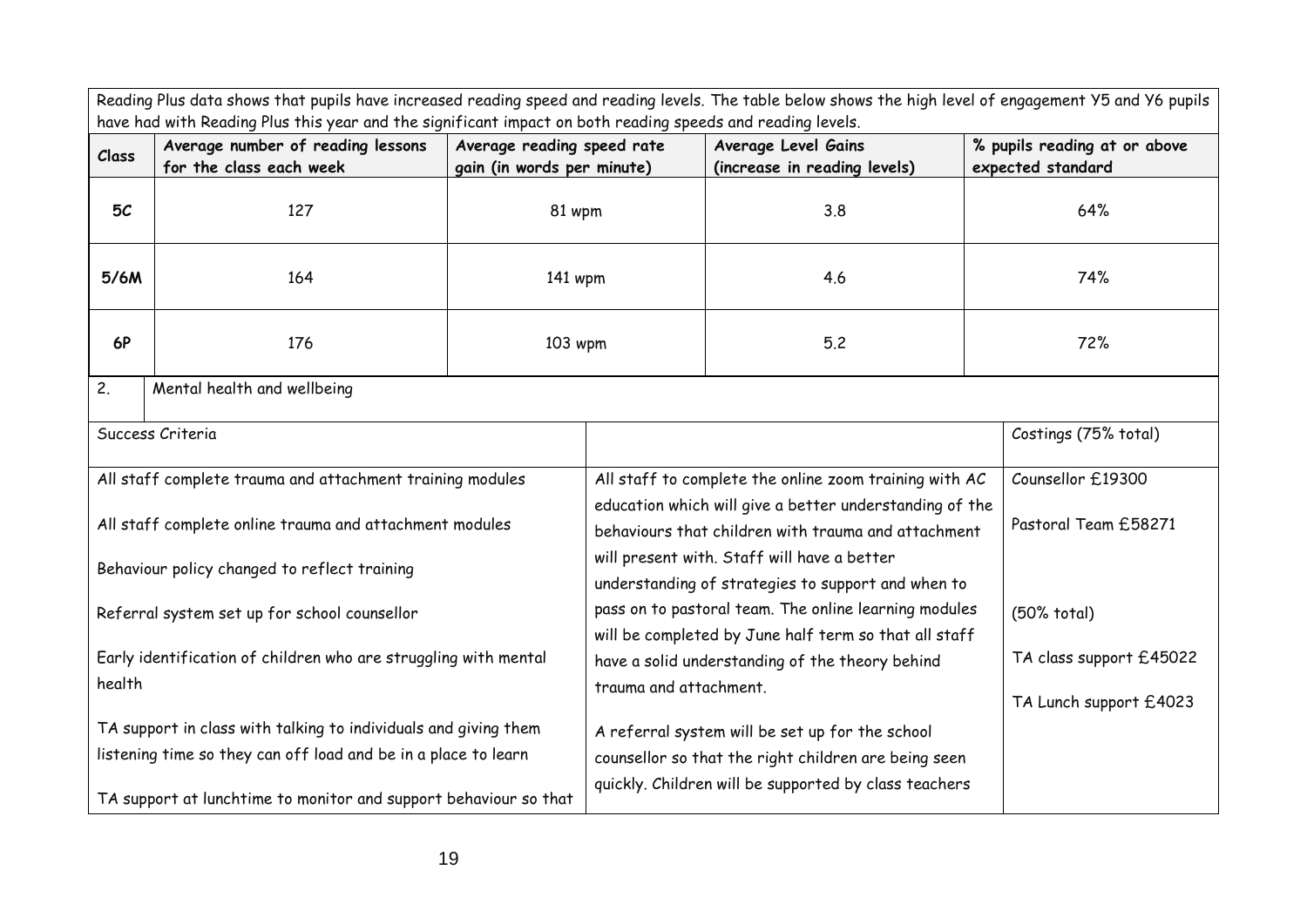| children can enjoy a successful break time.                     |                                                                                                                                                                                         | and pastoral team where a counsellor is not required.       |                          |
|-----------------------------------------------------------------|-----------------------------------------------------------------------------------------------------------------------------------------------------------------------------------------|-------------------------------------------------------------|--------------------------|
|                                                                 |                                                                                                                                                                                         | All children presenting with difficulties to be             |                          |
|                                                                 |                                                                                                                                                                                         | discussed by pastoral team and head and appropriate         |                          |
|                                                                 |                                                                                                                                                                                         | actions allocated.,                                         |                          |
|                                                                 |                                                                                                                                                                                         |                                                             |                          |
|                                                                 | IMPACT: All staff completed and passed the trauma training. Consequently, staff have a better understanding of the needs of all children and are                                        |                                                             |                          |
|                                                                 | better able to understand behaviour. There is now early identification of children with mental health needs and the children are either referred to<br>pastoral team or our counsellor. |                                                             |                          |
|                                                                 | A higher percentage of pupils access time to talk with an adult and find this very beneficial.                                                                                          |                                                             |                          |
|                                                                 | Behaviour across school has improved and there are less incidents at playtimes and lunchtimes. This is verified by fewer CPOMS incident reports.                                        |                                                             |                          |
|                                                                 | Through the support the children are receiving, referrals to triage are better informed with the evidence of what has already taken place.                                              |                                                             |                          |
| 3.                                                              | Parental Engagement                                                                                                                                                                     |                                                             |                          |
|                                                                 | Success Criteria                                                                                                                                                                        |                                                             | Costings (50% total)     |
|                                                                 | Create pro-forma to use with parents that we give a high-level                                                                                                                          | Pro-forma created by head and pastoral team which           | Pastoral Team (as above) |
|                                                                 | support to before Early help intervention.                                                                                                                                              | will encapsulate the support given to families without      |                          |
|                                                                 |                                                                                                                                                                                         | the need for an early help. If the support required         | Admin team £29864        |
| Support parents with home learning                              |                                                                                                                                                                                         | escalates to early help this will be put in place. A lot of |                          |
| Support parents with mental health and wellbeing                |                                                                                                                                                                                         | work is being done to support families and this will be     |                          |
|                                                                 |                                                                                                                                                                                         | monitored and evaluated. Families will be more              |                          |
| Ensuring communication with parents is effective through use of |                                                                                                                                                                                         | comfortable coming into school and asking for help and      |                          |
| social media, app and emails and texts                          |                                                                                                                                                                                         | support.                                                    |                          |
|                                                                 |                                                                                                                                                                                         |                                                             |                          |
|                                                                 |                                                                                                                                                                                         | Support given to families for home learning when            |                          |
|                                                                 |                                                                                                                                                                                         | necessary.                                                  |                          |
|                                                                 |                                                                                                                                                                                         | Ensure communication improves for all parents so they       |                          |
|                                                                 |                                                                                                                                                                                         | have a clear understanding of what is happening and         |                          |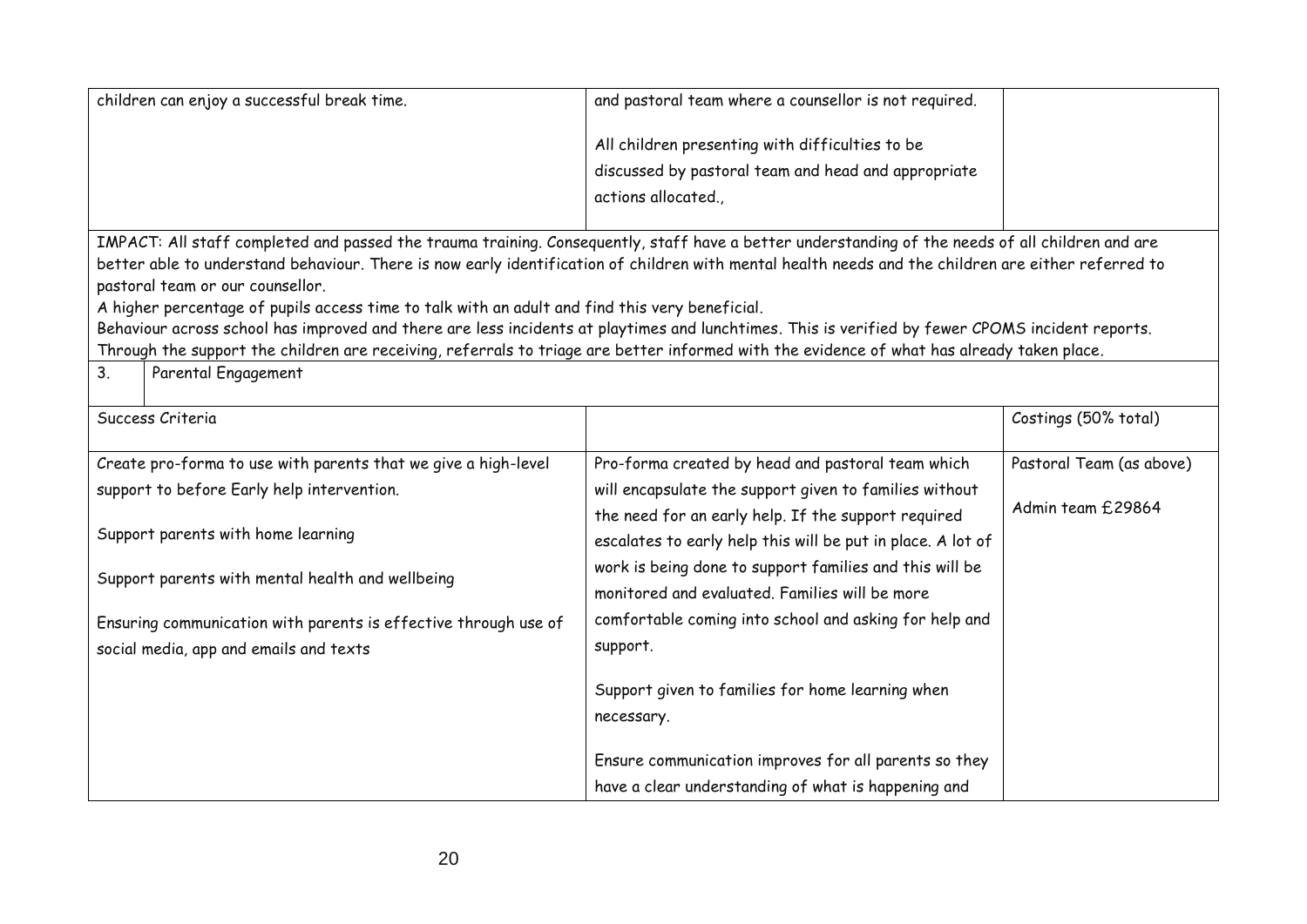|                                                                                                                                                                                                                                                                                                                                                                                                                                                                                                                                                                                                                                                                                                                                                                                                                                                                                                                                                                             |                                      | what they have to do.                                                                                                                                       |                                    |  |
|-----------------------------------------------------------------------------------------------------------------------------------------------------------------------------------------------------------------------------------------------------------------------------------------------------------------------------------------------------------------------------------------------------------------------------------------------------------------------------------------------------------------------------------------------------------------------------------------------------------------------------------------------------------------------------------------------------------------------------------------------------------------------------------------------------------------------------------------------------------------------------------------------------------------------------------------------------------------------------|--------------------------------------|-------------------------------------------------------------------------------------------------------------------------------------------------------------|------------------------------------|--|
| IMPACT:<br>Proforma for pre-early help has been created. Systems are in place to refer or escalate to next level where necessary.<br>Parents are well supported and parent voice acknowledges this. Throughout Covid, families have still asked for support and that has been given.<br>Parents have regular contact with class teachers through Class Dojo and phone calls to support with home learning and any concerns parents may have.<br>Communication with parents has improved and is paperless. Parents have responded well to this and have said that they like it because they get<br>information directly to their phone and they feel better informed. Engagement with parents has often been done through google forms to seek their<br>views and they prefer this to paper methods. There has been a higher uptake. Parent evenings were by phone: engagement in all classes was 90% plus.<br>Provision for additional items / trips etc.<br>4 <sub>1</sub> |                                      |                                                                                                                                                             |                                    |  |
|                                                                                                                                                                                                                                                                                                                                                                                                                                                                                                                                                                                                                                                                                                                                                                                                                                                                                                                                                                             | Success Criteria                     |                                                                                                                                                             | Costings (50% total)               |  |
| No PP children will not be able to go on a school trip due to lack of<br>funding                                                                                                                                                                                                                                                                                                                                                                                                                                                                                                                                                                                                                                                                                                                                                                                                                                                                                            |                                      | Support will be given to PP families so that they can go<br>on school trips.                                                                                | T-shirts £210<br>Food Parcels £250 |  |
| PE t-shirts provided for all children<br>Clothing and shoes given to PP families                                                                                                                                                                                                                                                                                                                                                                                                                                                                                                                                                                                                                                                                                                                                                                                                                                                                                            |                                      | PE t-shirts will be given to PP families so that they<br>have the correct clothing. Additional clothing will be<br>distributed where needed.                |                                    |  |
|                                                                                                                                                                                                                                                                                                                                                                                                                                                                                                                                                                                                                                                                                                                                                                                                                                                                                                                                                                             | Additional food parcels for families | School will continue with the food parcels for families<br>who are struggling until supplies run out. Families will<br>also be signposted to foodbanks etc. |                                    |  |
| IMPACT:<br>75% of PP children accessed their food parcels. This increased to 100% when it moved to vouchers.<br>All PPG children received free PE t-shirts and 25 families were supported with additional clothing/shoes<br>All PPG children have accessed school trips.                                                                                                                                                                                                                                                                                                                                                                                                                                                                                                                                                                                                                                                                                                    |                                      |                                                                                                                                                             |                                    |  |
| 5.                                                                                                                                                                                                                                                                                                                                                                                                                                                                                                                                                                                                                                                                                                                                                                                                                                                                                                                                                                          | <b>Breakfast Provision</b>           |                                                                                                                                                             |                                    |  |
|                                                                                                                                                                                                                                                                                                                                                                                                                                                                                                                                                                                                                                                                                                                                                                                                                                                                                                                                                                             | Success Criteria                     |                                                                                                                                                             | Costings (50% total)               |  |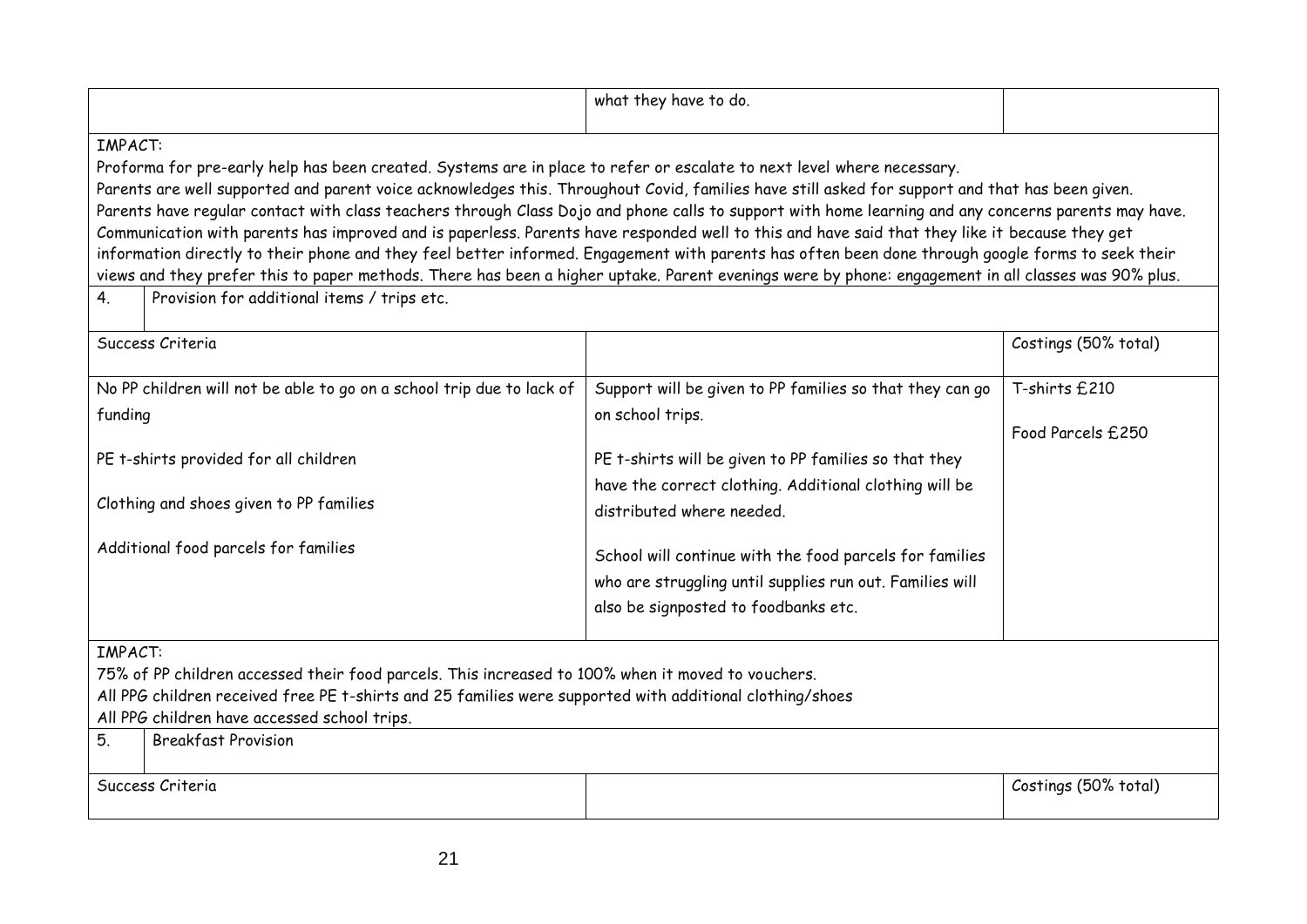| Ensure time is used to talk to children and build positive                                                                                                                                                                                                                                                   | Use bagel time as a time to talk to children and ask    | Pastoral Team (as above) |
|--------------------------------------------------------------------------------------------------------------------------------------------------------------------------------------------------------------------------------------------------------------------------------------------------------------|---------------------------------------------------------|--------------------------|
| relationships                                                                                                                                                                                                                                                                                                | questions to find out how they are feeling. Paying into |                          |
|                                                                                                                                                                                                                                                                                                              | their emotional bank accounts and learning more about   | Food £1000               |
| Ensure children have a bagel if they want one                                                                                                                                                                                                                                                                | them will help them feel secure and settled. Having     |                          |
|                                                                                                                                                                                                                                                                                                              | this time to talk to children will help early           |                          |
|                                                                                                                                                                                                                                                                                                              | identification of an issues.                            |                          |
|                                                                                                                                                                                                                                                                                                              | It will help to build the trust between staff and       |                          |
|                                                                                                                                                                                                                                                                                                              | children. Children will be confident to speak about how |                          |
|                                                                                                                                                                                                                                                                                                              | they feel about what is going on in their lives and the |                          |
|                                                                                                                                                                                                                                                                                                              | wider community.                                        |                          |
|                                                                                                                                                                                                                                                                                                              | Any issues identified that staff are concerned about    |                          |
|                                                                                                                                                                                                                                                                                                              | will be passed onto the pastoral team.                  |                          |
| <b>IMPACT:</b><br>Children and parents responded very positively to Bagel Time. The uptake on a weekly basis was between 75% - 90%<br>Parents responded well and thought it was important that pupils were having something to eat before starting their lessons.<br><b>Increased Speech Provision</b><br>6. |                                                         |                          |
| Success Criteria                                                                                                                                                                                                                                                                                             |                                                         | Costings (50% total)     |
|                                                                                                                                                                                                                                                                                                              |                                                         |                          |
| Early identification of children with speech difficulties and                                                                                                                                                                                                                                                | Ensure children are in a language rich environment and  | TA £1677                 |
| referrals made where necessary                                                                                                                                                                                                                                                                               | speech is modelled to them. Adults model appropriate    |                          |
|                                                                                                                                                                                                                                                                                                              | pronunciation of vocab                                  | <b>SENCo £3150</b>       |
| Ensure classrooms are language rich environments                                                                                                                                                                                                                                                             |                                                         | Speech Link Package £121 |
| Children identified on SEND register where appropriate.                                                                                                                                                                                                                                                      |                                                         |                          |
|                                                                                                                                                                                                                                                                                                              |                                                         |                          |
|                                                                                                                                                                                                                                                                                                              |                                                         |                          |
|                                                                                                                                                                                                                                                                                                              |                                                         |                          |